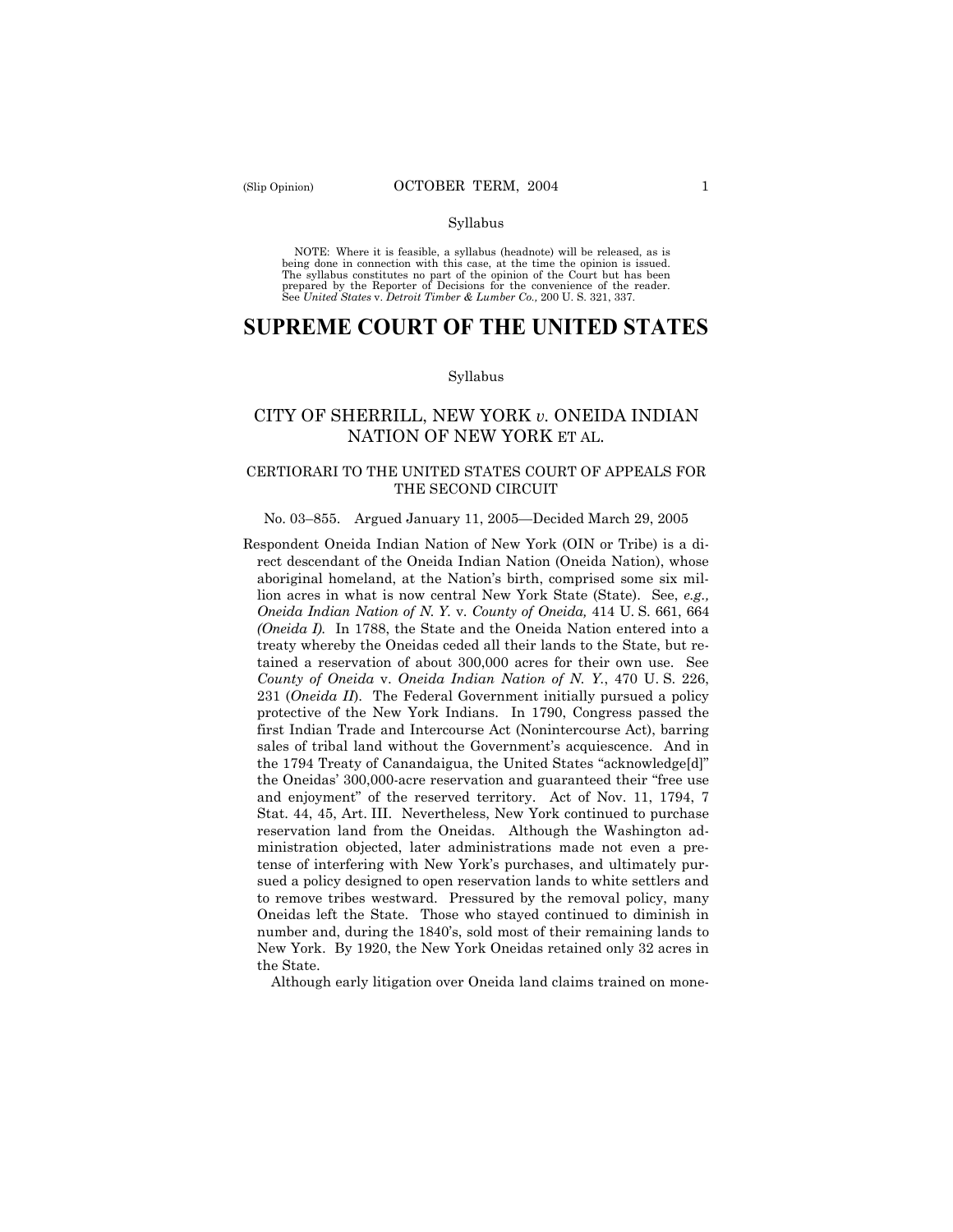tary recompense from the United States for past deprivations, the Oneidas ultimately shifted to suits against local governments. In 1970, they filed a federal "test case" against two New York counties, alleging that the cession of 100,000 acres to the State in 1795 violated the Nonintercourse Act and thus did not terminate the Oneidas' right to possession. They sought damages measured by the fair rental value, for the years 1968 and 1969, of 872 acres of their ancestral land owned and occupied by the two counties. The District Court, affirmed by the Court of Appeals, dismissed the complaint for failure to state a federal claim. This Court reversed in *Oneida I,* 414 U. S., at 675, 682, holding that federal jurisdiction was properly invoked. After the Oneidas prevailed in the lower courts, this Court held, *inter alia*, that the Oneidas could maintain their claim to be compensated "for violation of their possessory rights based on federal common law," *Oneida II*, 470 U. S., at 236, but reserved "[t]he question whether equitable considerations should limit the relief available to present day Oneida Indians," *id.*, at 253, n. 27.

In 1997 and 1998, OIN purchased separate parcels of land in petitioner city of Sherrill, New York. These properties, once contained within the historic Oneida Reservation, were last possessed by the Oneidas as a tribal entity in 1805. In that year, the Oneida Nation transferred the parcels to one of its members, who sold the land to a non-Indian in 1807. The properties thereafter remained in non-Indian hands until OIN reacquired them in open-market transactions. For two centuries, governance of the area in which the properties are located has been provided by the State and its county and municipal units. According to the 2000 census, over 99% of the area's present-day population is non-Indian. Nevertheless, because the parcels lie within the boundaries of the reservation originally occupied by the Oneidas, OIN maintained that the properties are tax exempt and accordingly refused to pay property taxes assessed by Sherrill. Sherrill initiated state-court eviction proceedings, and OIN brought this federal-court suit. In contrast to *Oneida I* and *II*, which involved demands for monetary compensation, OIN sought equitable relief prohibiting, currently and in the future, the imposition of property taxes. The District Court concluded that the parcels are not taxable, and the Second Circuit affirmed. In this Court, OIN resists the payment of the property taxes on the ground that OIN's acquisition of fee title to discrete parcels of historic reservation land revived the Oneidas' ancient sovereignty piecemeal over each parcel, so that regulatory authority over the newly purchased properties no longer resides in Sherrill.

*Held:* Given the longstanding, distinctly non-Indian character of central New York and its inhabitants, the regulatory authority over the area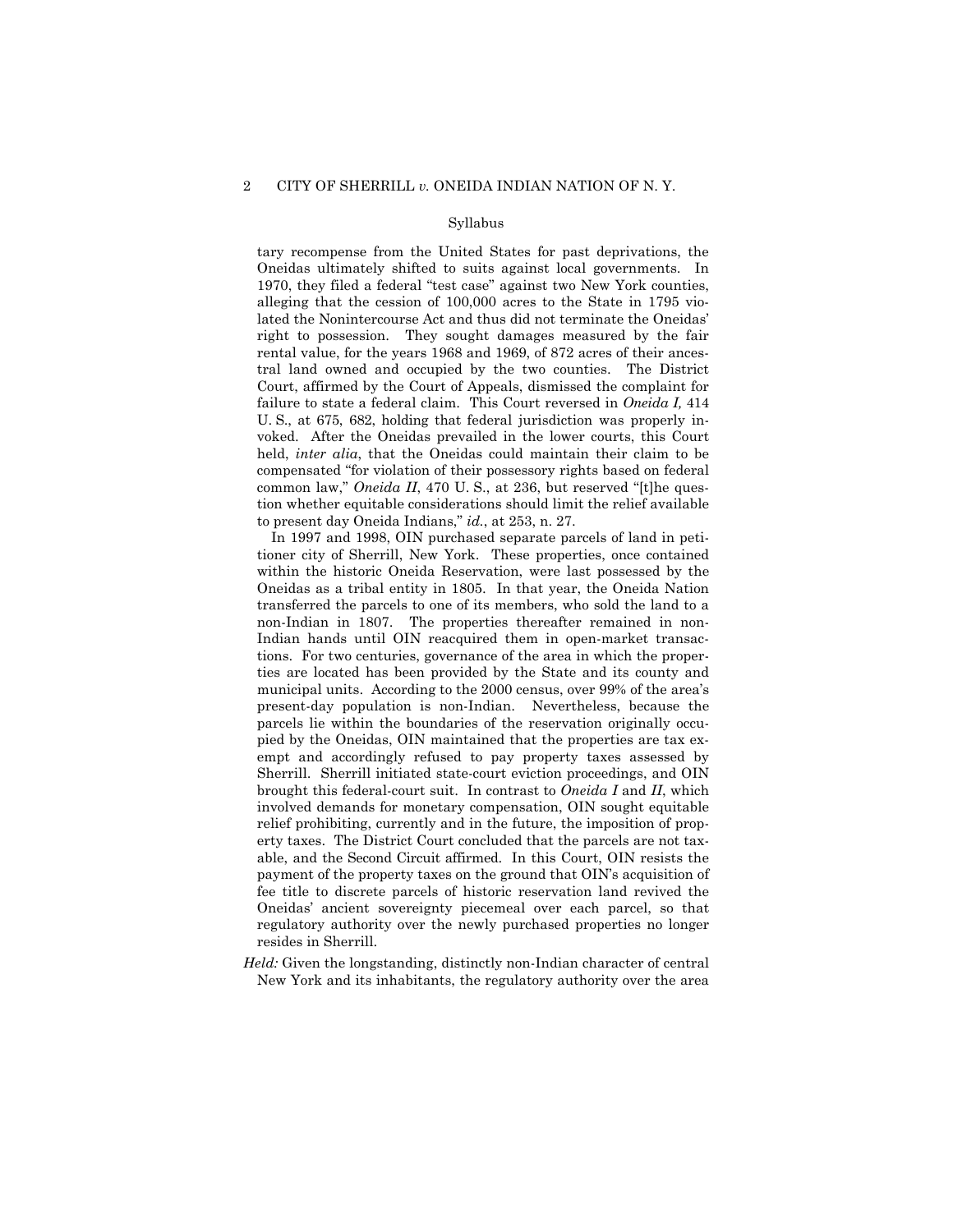constantly exercised by the State and its counties and towns for 200 years, and the Oneidas' long delay in seeking judicial relief against parties other than the United States, standards of federal Indian law and federal equity practice preclude the Tribe from unilaterally reviving its ancient sovereignty, in whole or in part, over the parcels at issue. The Oneidas long ago relinquished governmental reins and cannot regain them through open-market purchases from current titleholders. Pp. 12–21.

(a) The Court rejects the theory of OIN and the United States that, because *Oneida II* recognized the Oneidas' aboriginal title to their ancient reservation land and because the Tribe has now acquired the specific parcels at issue in the open market, it has unified fee and aboriginal title and may now assert sovereign dominion over the parcels. The Oneidas sought only money damages in *Oneida II,* see 470 U. S., at 229, and the Court reserved the question whether "equitable considerations" should limit the relief available to the present-day Oneidas, *id.,* at 253, n. 27. Substantive questions of rights and duties are very different from remedial questions. Here, OIN seeks declaratory and injunctive relief recognizing its present and future sovereign immunity from local taxation on parcels the Tribe purchased in the open market, properties that had been subject to state and local taxation for generations. The appropriateness of such relief must be evaluated in light of the long history of state sovereign control over the territory. From the early 1800's into the 1970's, the United States largely accepted, or was indifferent to, New York's governance of the land in question and the validity *vel non* of the Oneidas' sales to the State. Moreover, the properties here involved have greatly increased in value since the Oneidas sold them 200 years ago. The longstanding assumption of jurisdiction by the State over an area that is predominantly non-Indian in population and land use creates "justifiable expectations." *E.g., Rosebud Sioux Tribe* v. *Kneip,* 430 U. S. 584, 604–605. Similar justifiable expectations, grounded in two centuries of New York's exercise of regulatory jurisdiction, until recently uncontested by OIN, merit heavy weight here. The wrongs of which OIN complains occurred during the early years of the Republic, whereas, for the past two centuries, New York and its local units have continuously governed the territory. The Oneidas did not seek to regain possession of their aboriginal lands by court decree until the 1970's. And not until the 1990's did OIN acquire the properties in question and assert its unification theory to ground its demand for exemption of the parcels from local taxation. This long lapse of time, during which the Oneidas did not seek to revive their sovereign control through equitable relief in court, and the attendant dramatic changes in the character of the properties, preclude OIN from gaining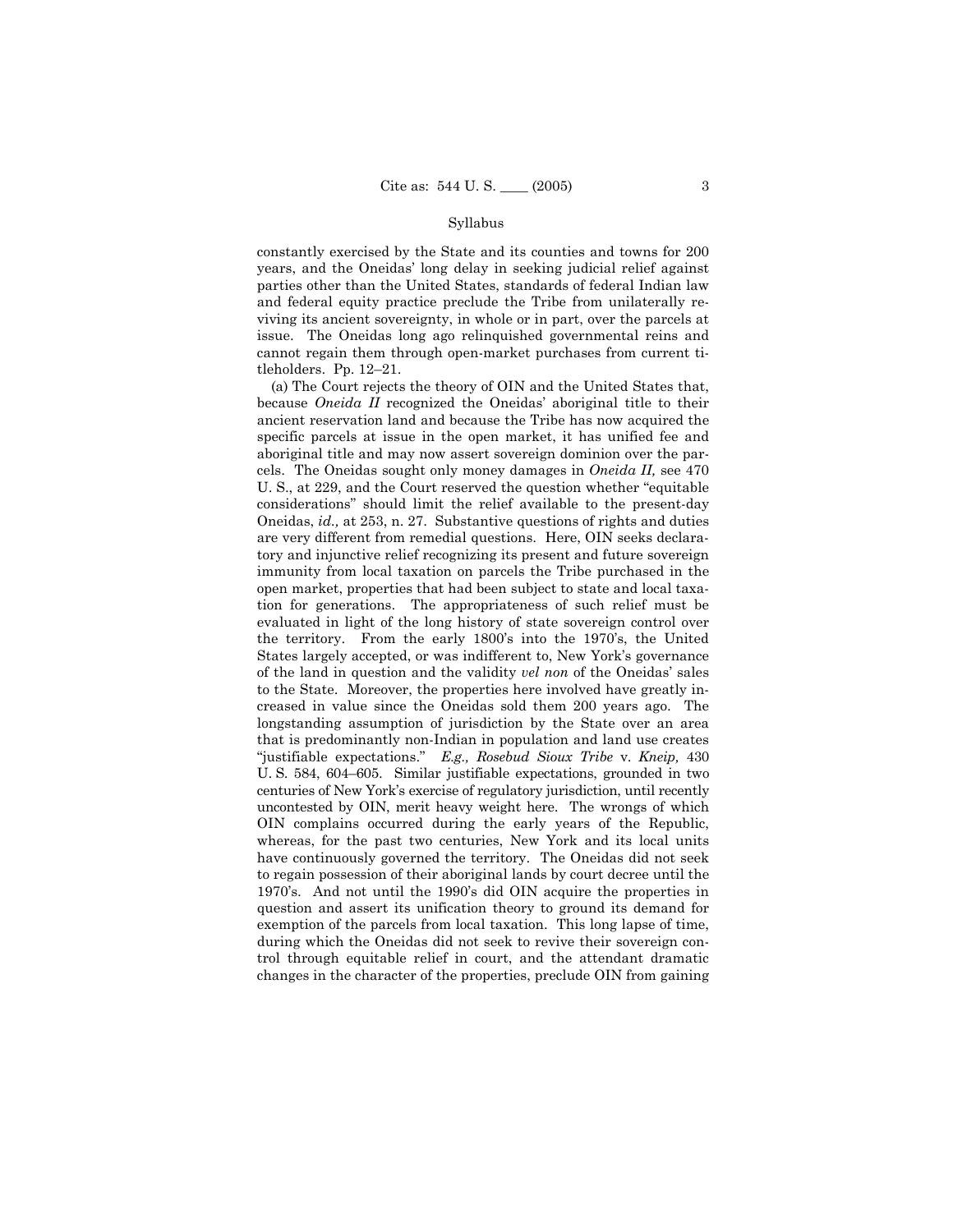the disruptive remedy it now seeks. Pp. 12–16.

(b) The distance from 1805 to the present day, the Oneidas' long delay in seeking equitable relief against New York or its local units, and developments in Sherrill spanning several generations, evoke the doctrines of laches, acquiescence, and impossibility, and render inequitable the piecemeal shift in governance this suit seeks unilaterally to initiate. This Court has long recognized that the passage of time can preclude relief. For example, the doctrine of laches focuses on one side's inaction and the other's legitimate reliance to bar longdormant claims for equitable relief. See, *e.g., Badger* v. *Badger,* 2 Wall. 87, 94. Moreover, long acquiescence may have controlling effect on the exercise of States' dominion and sovereignty over territory. *E.g., Ohio* v. *Kentucky,* 410 U. S. 641, 651. This Court's originaljurisdiction state-sovereignty cases do not dictate a result here, but they provide a helpful point of reference: When a party belatedly asserts a right to present and future sovereign control over territory, longstanding observances and settled expectations are prime considerations. It has been two centuries since the Oneidas last exercised regulatory control over the properties here or held them free from local taxation. Parcel-by-parcel revival of their sovereign status, given the extraordinary passage of time, would dishonor "the historic wisdom in the value of repose." *Oneida II*, 470 U. S., at 262. Finally, this Court has recognized the impracticability of returning to Indian control land that generations earlier passed into numerous private hands. See, *e.g., Yankton Sioux Tribe* v. *United States*, 272 U. S. 351, 357. The unilateral reestablishment of present and future Indian sovereign control, even over land purchased at the market price, would have disruptive practical consequences similar to those that led the *Yankton Sioux* Court to initiate the impossibility doctrine: Sherrill and the surrounding area are today overwhelmingly populated by non-Indians, and a checkerboard of state and tribal jurisdiction—created unilaterally at OIN's behest—would "seriously burde[n] the administration of state and local governments" and would adversely affect landowners neighboring the tribal patches. *Hagen* v. *Utah*, 510 U. S. 399, 421. If OIN may unilaterally reassert sovereign control and remove these parcels from the local tax rolls, little would prevent it from initiating a new generation of litigation to free the parcels from local zoning or other regulatory controls that protect all landowners in the area. See *Felix*, 145 U. S., at 335. Recognizing these practical concerns, Congress has provided, in 25 U. S. C. §465, a mechanism for the acquisition of lands for tribal communities that takes account of the interests of others with stakes in the area's governance and well being. Section 465 provides the proper avenue for OIN to reestablish sovereign authority over territory last held by the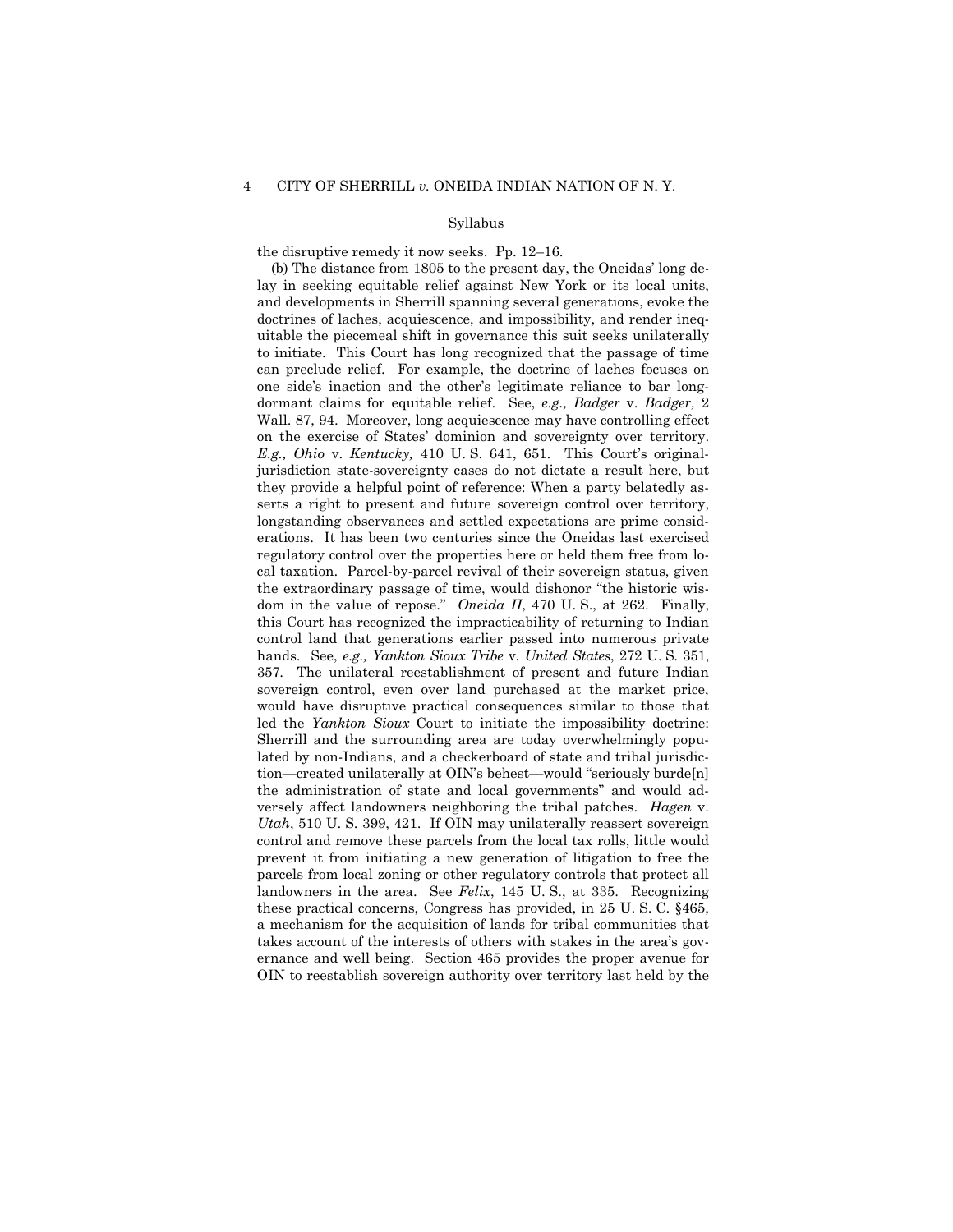Oneidas 200 years ago. Pp. 16–21.

(c) The question of damages for the Tribe's ancient dispossession, resolved in *Oneida II,* is not at issue here, and the Court leaves undisturbed its *Oneida II* holding. P. 21.

337 F. 3d 139, reversed and remanded.

GINSBURG, J., delivered the opinion of the Court, in which REHNQUIST, C. J., and O'CONNOR, SCALIA, KENNEDY, SOUTER, THOMAS, and BREYER, JJ., joined. SOUTER, J., filed a concurring opinion. STEVENS, J., filed a dissenting opinion.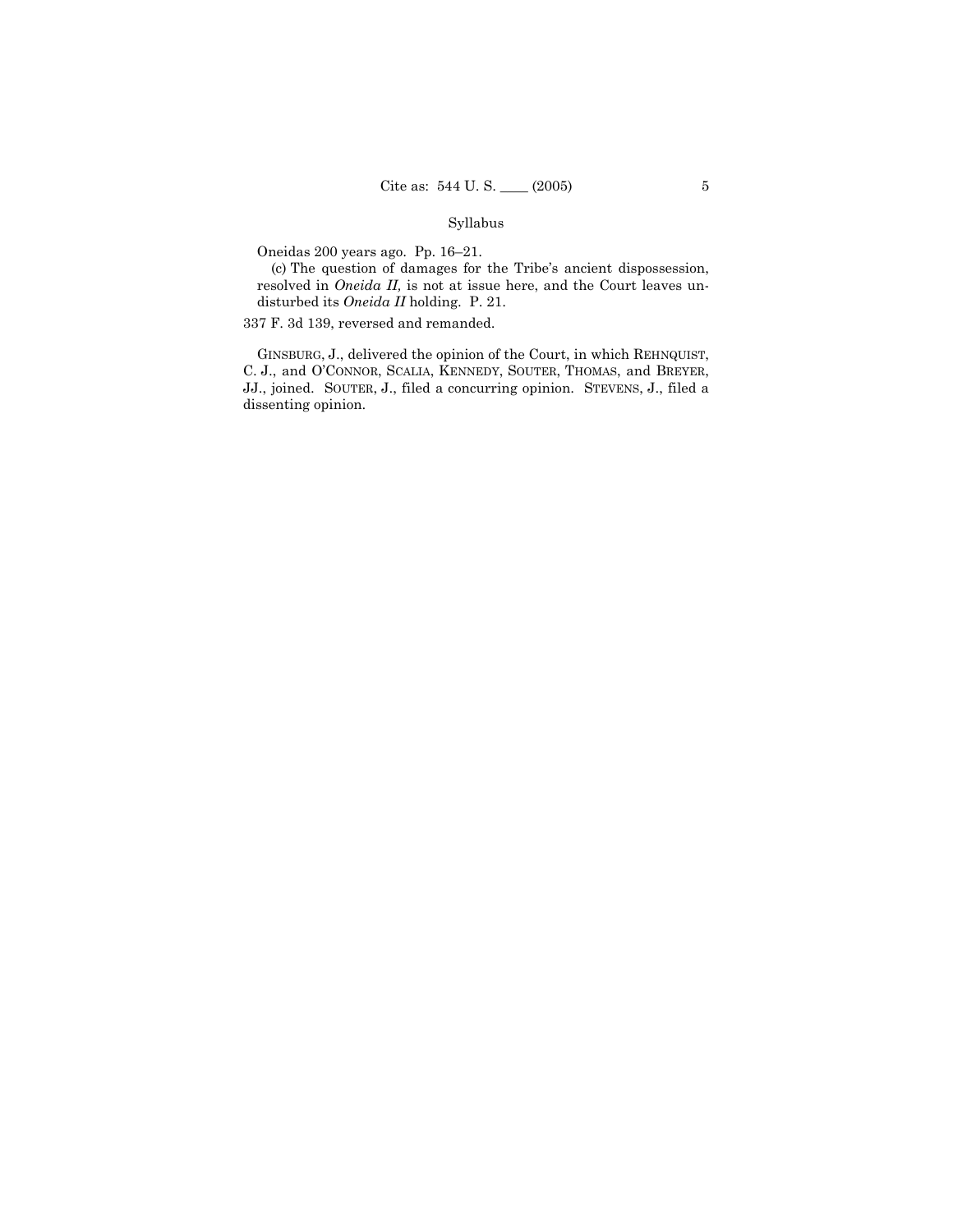NOTICE: This opinion is subject to formal revision before publication in the preliminary print of the United States Reports. Readers are requested to notify the Reporter of Decisions, Supreme Court of the United States, Washington, D. C. 20543, of any typographical or other formal errors, in order that corrections may be made before the preliminary print goes to press.

### $\frac{1}{2}$  ,  $\frac{1}{2}$  ,  $\frac{1}{2}$  ,  $\frac{1}{2}$  ,  $\frac{1}{2}$  ,  $\frac{1}{2}$  ,  $\frac{1}{2}$ **SUPREME COURT OF THE UNITED STATES**

#### $\mathcal{L}=\mathcal{L}$ No. 03–855

## CITY OF SHERRILL, NEW YORK, PETITIONER *v.*  ONEIDA INDIAN NATION OF NEW YORK ET AL.

### ON WRIT OF CERTIORARI TO THE UNITED STATES COURT OF APPEALS FOR THE SECOND CIRCUIT

#### [March 29, 2005]

### JUSTICE GINSBURG delivered the opinion of the Court.

This case concerns properties in the city of Sherrill, New York, purchased by the Oneida Indian Nation of New York (OIN or Tribe) in 1997 and 1998. The separate parcels of land in question, once contained within the Oneidas' 300,000-acre reservation, were last possessed by the Oneidas as a tribal entity in 1805. For two centuries, governance of the area in which the properties are located has been provided by the State of New York and its county and municipal units. In *County of Oneida* v. *Oneida Indian Nation of N. Y.,* 470 U. S. 226 (1985) *(Oneida II)*, this Court held that the Oneidas stated a triable claim for damages against the County of Oneida for wrongful possession of lands they conveyed to New York State in 1795 in violation of federal law. In the instant action, OIN resists the payment of property taxes to Sherrill on the ground that OIN's acquisition of fee title to discrete parcels of historic reservation land revived the Oneidas' ancient sovereignty piecemeal over each parcel. Consequently, the Tribe maintains, regulatory authority over OIN's newly purchased properties no longer resides in Sherrill.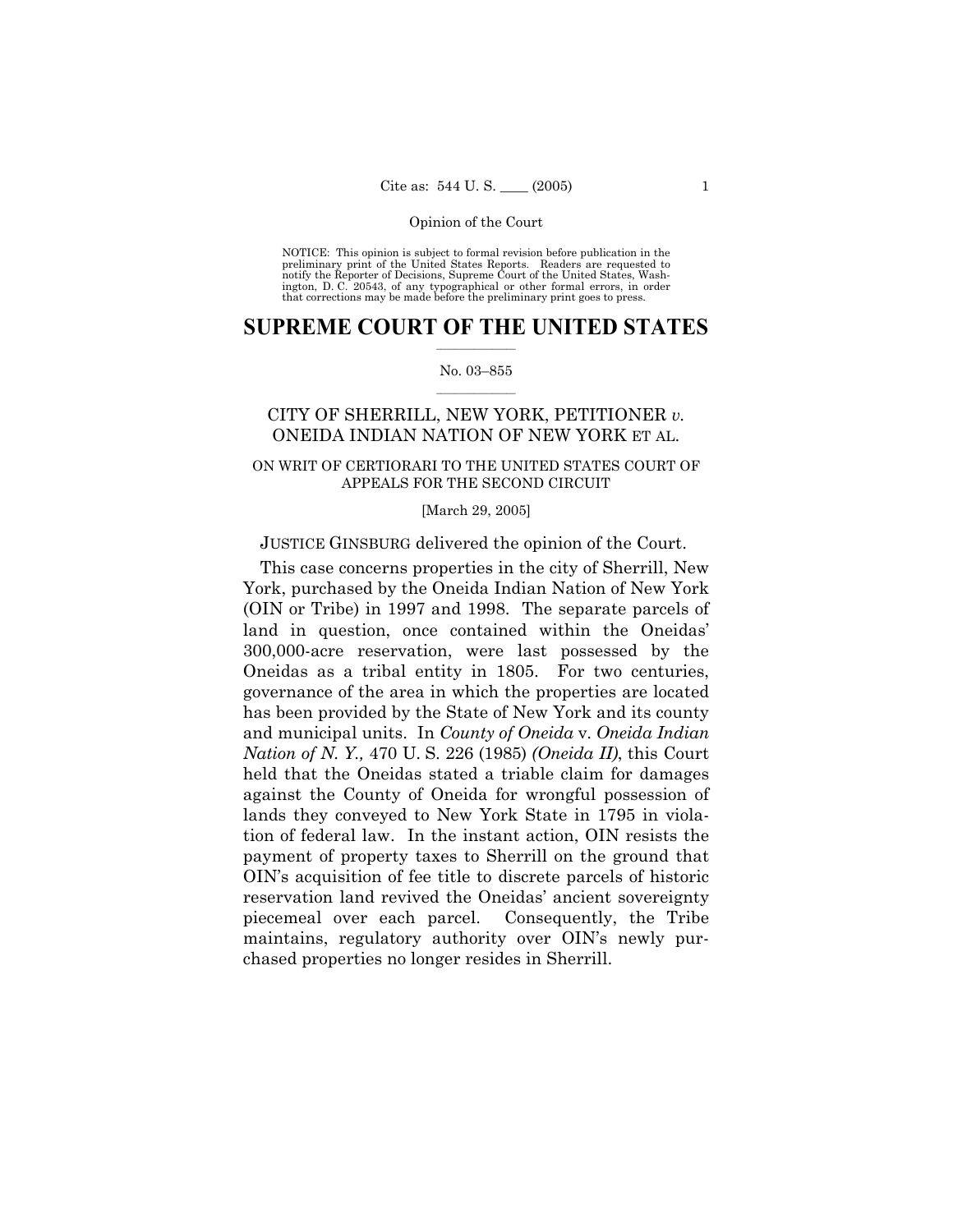#### 2 CITY OF SHERRILL *v.* ONEIDA INDIAN NATION OF N. Y.

#### Opinion of the Court

Our 1985 decision recognized that the Oneidas could maintain a federal common-law claim for damages for ancient wrongdoing in which both national and state governments were complicit. Today, we decline to project redress for the Tribe into the present and future, thereby disrupting the governance of central New York's counties and towns. Generations have passed during which non-Indians have owned and developed the area that once composed the Tribe's historic reservation. And at least since the middle years of the 19th century, most of the Oneidas have resided elsewhere. Given the longstanding, distinctly non-Indian character of the area and its inhabitants, the regulatory authority constantly exercised by New York State and its counties and towns, and the Oneidas' long delay in seeking judicial relief against parties other than the United States, we hold that the Tribe cannot unilaterally revive its ancient sovereignty, in whole or in part, over the parcels at issue. The Oneidas long ago relinquished the reins of government and cannot regain them through open-market purchases from current titleholders.

> I A

OIN is a federally recognized Indian Tribe and a direct descendant of the Oneida Indian Nation (Oneida Nation), "one of the six nations of the Iroquois, the most powerful Indian Tribe in the Northeast at the time of the American Revolution." *Id.*, at 230. At the birth of the United States, the Oneida Nation's aboriginal homeland comprised some six million acres in what is now central New York. *Ibid.; Oneida Indian Nation of N. Y.* v. *County of Oneida,* 414 U. S. 661, 664 (1974) *(Oneida I)*.

In the years after the Revolutionary War, "the State of New York came under increasingly heavy pressure to open the Oneidas' land for settlement." *Oneida II*, 470 U. S., at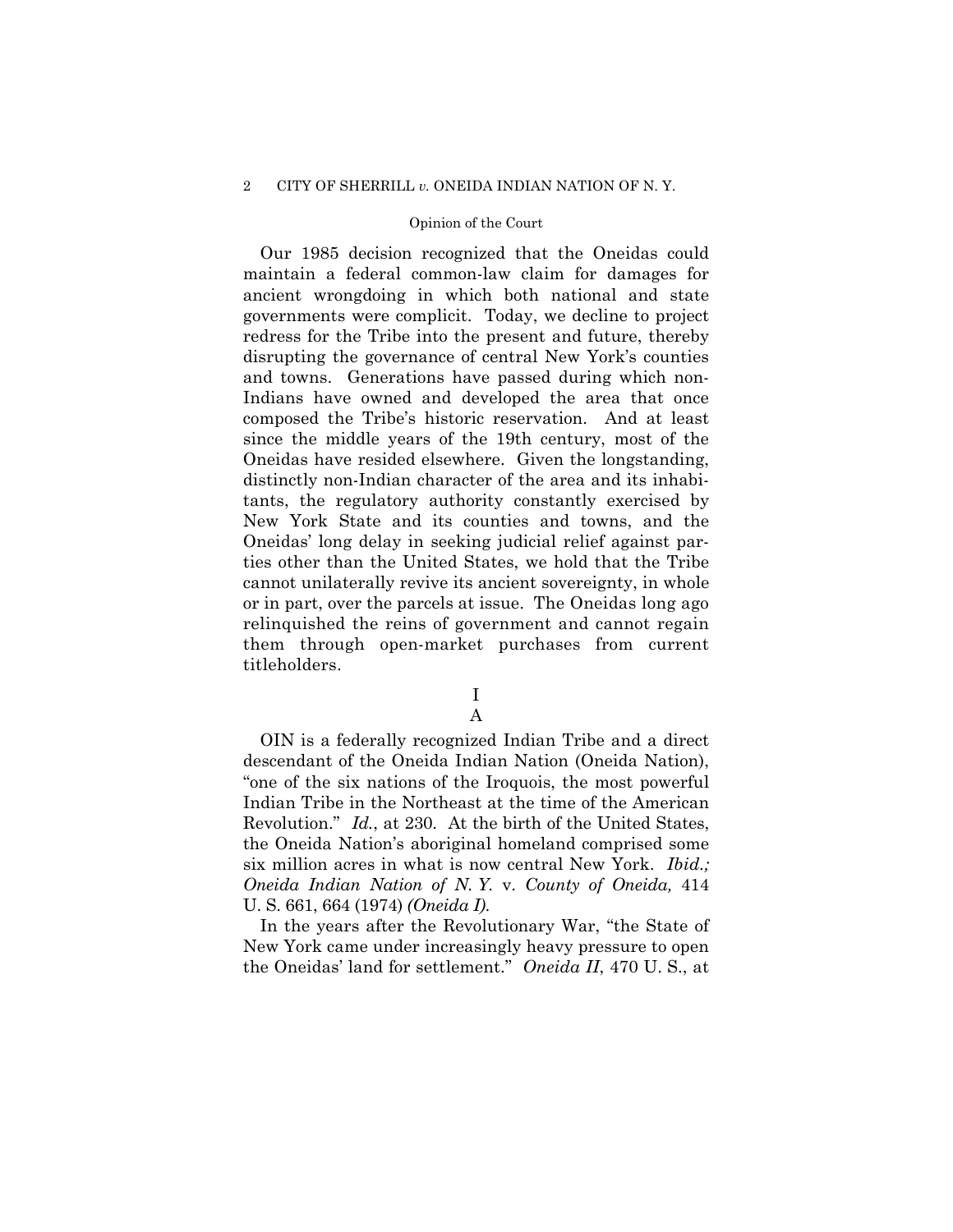231. Reflective of that pressure, in 1788, New York State and the Oneida Nation entered into the Treaty of Fort Schuyler. For payments in money and kind, the Oneidas ceded to New York "all their lands." App. to Pet. for Cert. A136. Of the vast area conveyed, "[t]he Oneidas retained a reservation of about 300,000 acres," *Oneida II*, 470 U. S., at 231, "for their own use and cultivation," App. to Pet. for Cert. A137 (internal quotation marks omitted).<sup>1</sup> OIN does not here contest the legitimacy of the Fort Schuyler conveyance or the boundaries of the reserved area.

The Federal Government initially pursued a policy protective of the New York Indians, undertaking to secure the Tribes' rights to reserved lands. See *Oneida II*, 470 U. S., at 231–232; *Oneida I*, 414 U. S., at 667; F. Cohen, Handbook of Federal Indian Law 418–419 (1942 ed.); F. Cohen, Handbook of Federal Indian Law 73–74 (1982 ed.) (hereinafter Handbook). In 1790, Congress passed the first Indian Trade and Intercourse Act, commonly known as the Nonintercourse Act. Act of July 22, 1790, ch. 33, 1 Stat. 137. Periodically renewed, see *Oneida I*, 414 U. S., at 667–668, and n. 4, and remaining substantially in force today, see Rev. Stat. §2116, 25 U. S. C. §177, the Act bars

<sup>1</sup>Under the "doctrine of discovery," *County of Oneida* v. *Oneida Indian Nation of N. Y.,* 470 U. S. 226, 234 (1985) *(Oneida II),* "fee title to the lands occupied by Indians when the colonists arrived became vested in the sovereign—first the discovering European nation and later the original States and the United States," *Oneida Indian Nation of N. Y.* v. *County of Oneida,* 414 U. S. 661, 667 (1974) *(Oneida I)*. In the original 13 States, "fee title to Indian lands," or "the pre-emptive right to purchase from the Indians, was in the State." *Id.*, at 670; see *Oneida Indian Nation of N. Y.* v. *New York*, 860 F. 2d 1145, 1159–1167 (CA2 1988). Both before and after the adoption of the Constitution, New York State acquired vast tracts of land from Indian tribes through treaties it independently negotiated, without National Government participation. See Gunther, Governmental Power and New York Indian Lands—A Reassessment of a Persistent Problem of Federal-State Relations, 8 Buffalo L. Rev. 1, 4–6 (1959) (hereinafter Gunther).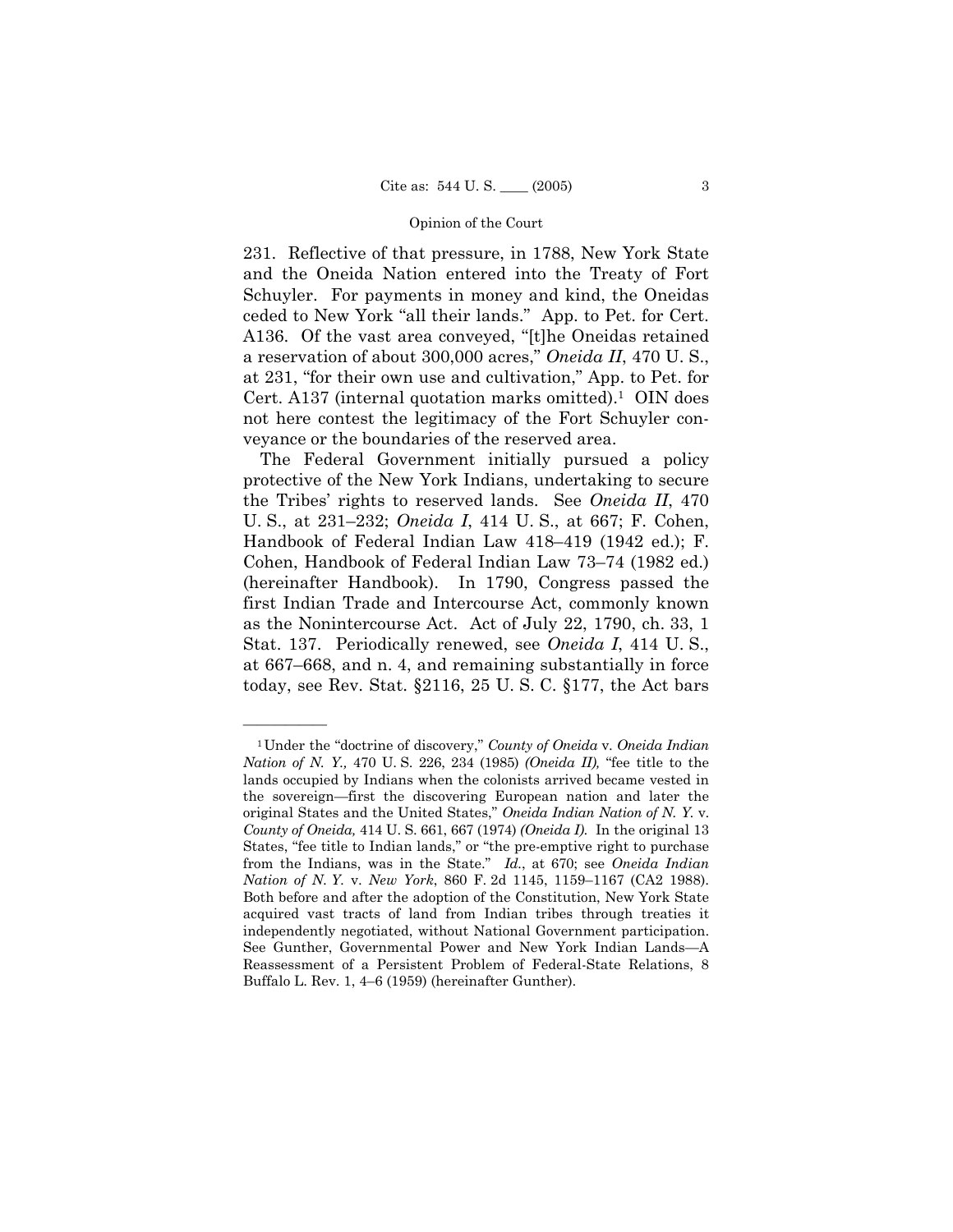sales of tribal land without the acquiescence of the Federal Government.2 In 1794, in further pursuit of its protective policy, the United States entered into the Treaty of Canandaigua with the Six (Iroquois) Nations. Act of Nov. 11, 1794, 7 Stat. 44. That treaty both "acknowledge[d]" the Oneida Reservation as established by the Treaty of Fort Schuyler and guaranteed the Oneidas' "free use and enjoyment" of the reserved territory. *Id.*, at 45, Art. II. The Oneidas in turn agreed they would "never claim any other lands within the boundaries of the United States." *Id.,* at 45, Art. IV.

New York State nonetheless continued to purchase reservation land from the Oneidas. The Washington administration objected to New York's 1795 negotiations to buy 100,000 acres of the Oneidas' Reservation without federal supervision. *Oneida II*, 470 U. S., at 229, 232. Later administrations, however, "[made not] even a pretense of interfer[ing] with [the] State's attempts to negotiate treaties [with the Oneidas] for land cessions." *Oneida Nation of N. Y.* v. *United States*, 43 Ind. Cl. Comm'n 373, 385 (1978); see also *id.*, at 390; Campisi, The Oneida Treaty Period, 1783–1838, in The Oneida Indian Experience: Two

<sup>2</sup>By its terms, the 1790 Nonintercourse Act governed Indian lands within the boundaries of the original 13 States. The Act provided "[t]hat no sale of lands made by any Indians, or any nation or tribe of Indians within the United States, shall be valid to any person or persons, *or to any state, whether having the right of pre-emption to such lands or not*, unless the same shall be made and duly executed at some public treaty, held under the authority of the United States." Act of July 22, 1790, ch. 33, §4, 1 Stat. 138 (emphasis added). Our prior decisions state in this regard that, "[w]ith the adoption of the Constitution, Indian relations became the exclusive province of federal law." *Oneida II*, 470 U. S., at 234 (citing *Oneida I*, 414 U. S., at 670). See generally Clinton & Hotopp, Judicial Enforcement of the Federal Restraints on Alienation of Indian Land: The Origins of the Eastern Land Claims, 31 Me. L. Rev. 17, 23–38 (1979) (discussing Indian relations under the Articles of Confederation and the Constitution).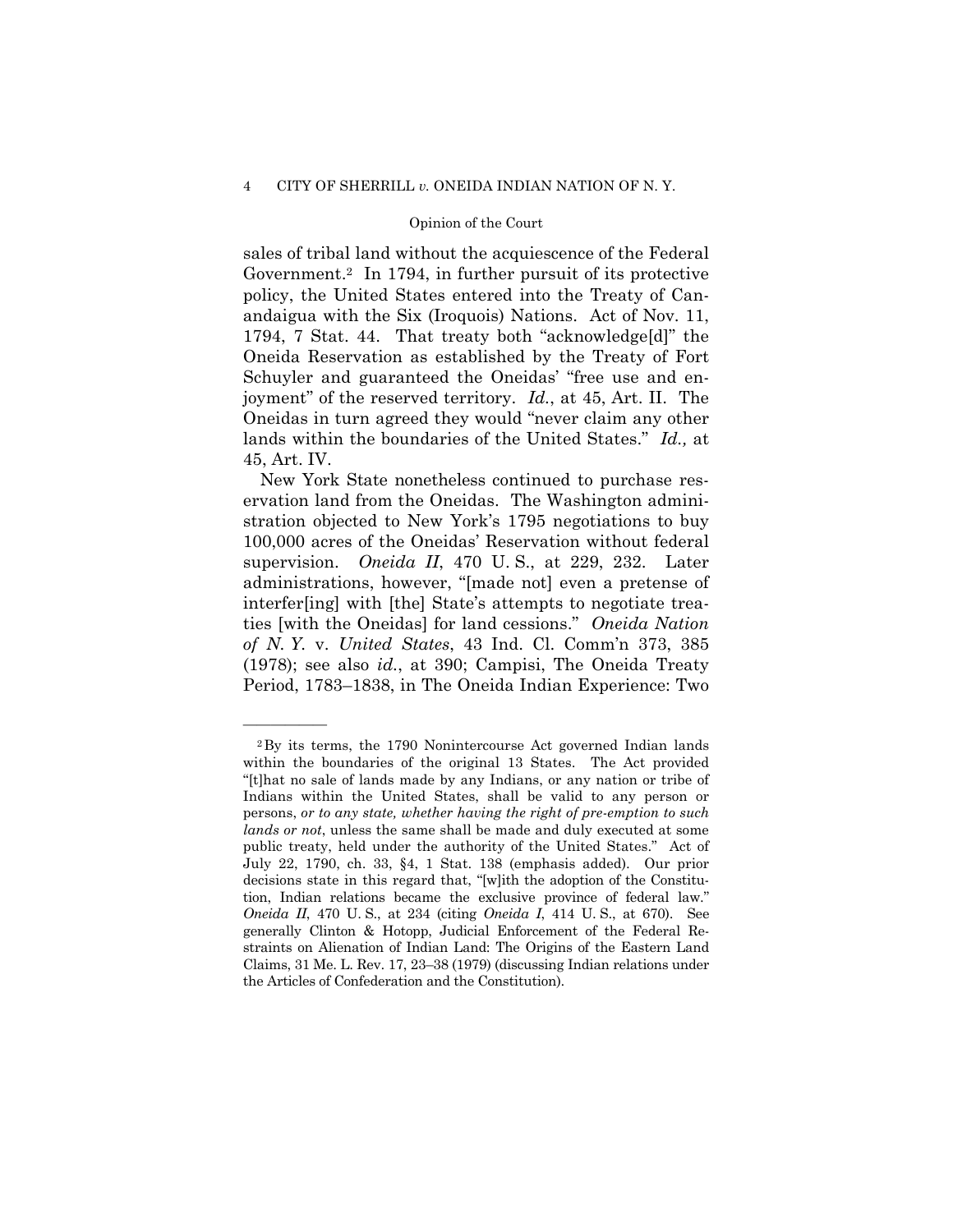Perspectives 48, 59 (J. Campisi & L. Hauptman eds. 1988) (hereinafter Campisi). See generally Gunther 6 ("New York acquired much land from Indians through treaties perhaps as many as 200—not participated in, though apparently known and not objected to, by the national government." (footnote omitted)).

The Federal Government's policy soon veered away from protection of New York and other east coast reservations. In lieu of the commitment made in the Treaty of Canandaigua, the United States pursued a policy designed to open reservation lands to white settlers and to remove tribes westward. D. Getches, C. Wilkinson, & R. Williams, Cases and Materials on Federal Indian Law 94 (4th ed. 1998) (After the Louisiana Purchase in 1803, federal policymakers "began to debate the tactics of inducing [eastern Indians] to exchange their remaining ancestral lands for a permanent territory in the West."). As recounted by the Indian Claims Commission in 1978, early 19th-century federal Indian agents in New York State did not simply fail to check New York's land purchases, they "took an active role . . . in encouraging the removal of the Oneidas . . . to the west." *Oneida Nation of N. Y.*, 43 Ind. Cl. Comm'n, at 390; see *id.*, at 391 (noting that some federal agents were "deeply involved" in "plans . . . to bring about removal of the [Oneidas]" and in the State's acquisition of Oneida land). Beginning in 1817, the Federal Government accelerated its efforts to remove Indian tribes from their east coast homelands. Handbook 78–79, and n. 142.

Pressured by the removal policy to leave their ancestral lands in New York, some 150 Oneidas, by 1825, had moved to Wisconsin. Horsman, The Wisconsin Oneidas in the Preallotment Years, in The Oneida Indian Experience, *supra*, at 65, 67. In 1838, the Oneidas and the United States entered into the Treaty of Buffalo Creek, which envisioned removal of all remaining New York Indians,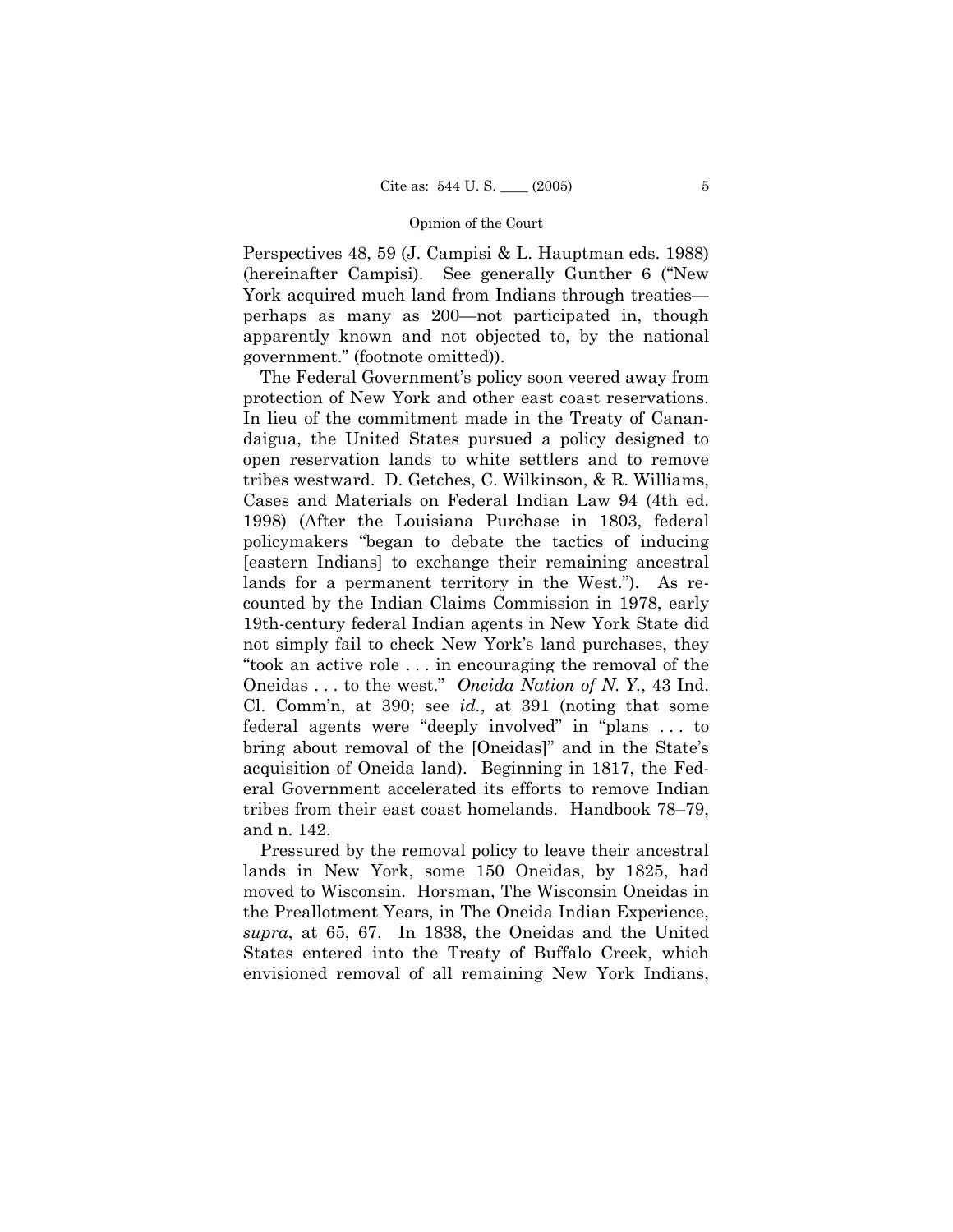including the Oneidas, to Kansas. Act of Jan. 15, 1838, 7 Stat. 550. By this time, the Oneidas had sold all but 5,000 acres of their original reservation. 337 F. 3d 139, 149 (CA2 2003). Six hundred of their members resided in Wisconsin, while 620 remained in New York State. 7 Stat. 556 (Sched. A).

In Article 13 of the Buffalo Creek Treaty, the Oneidas agreed to remove to the Kansas lands the United States had set aside for them "as soon as they c[ould] make satisfactory arrangements" for New York State's "purchase of their lands at Oneida." *Id.*, at 554. As a condition of the treaty's ratification, the Senate directed that a federal commissioner "fully and fairly explai[n]" the terms to each signatory tribe and band. *New York Indians* v. *United States*, 170 U. S. 1, 21–22 (1898). Commissioner Ransom H. Gillet, who had originally negotiated the treaty terms with the Oneidas, met with them again and assured them they would not be forced to move but could remain on "their lands *where they reside*," *i.e.*, they could "if they ch[ose] to do so remain *where they are* forever." App. 146 (emphases added).

The Oneidas who stayed on in New York after the proclamation of the Buffalo Creek Treaty continued to diminish in number and, during the 1840's, sold most of their remaining lands to the State. *New York Indians* v. *United States*, 40 Ct. Cl. 448, 458, 469–471 (1905). A few hundred Oneidas moved to Canada in 1842, *id.*, at 458, and "by the mid-1840s, only about 200 Oneidas remained in New York State," Introduction to Part I, The Oneida Indian Journey: From New York to Wisconsin, 1784–1860, pp. 9, 13 (L. Hauptman & L. McLester eds. 1999). By 1843, the New York Oneidas retained less than 1,000 acres in the State. Campisi 61. That acreage dwindled to 350 in 1890; ultimately, by 1920, only 32 acres continued to be held by the Oneidas. *Ibid.* 

The United States eventually abandoned its efforts to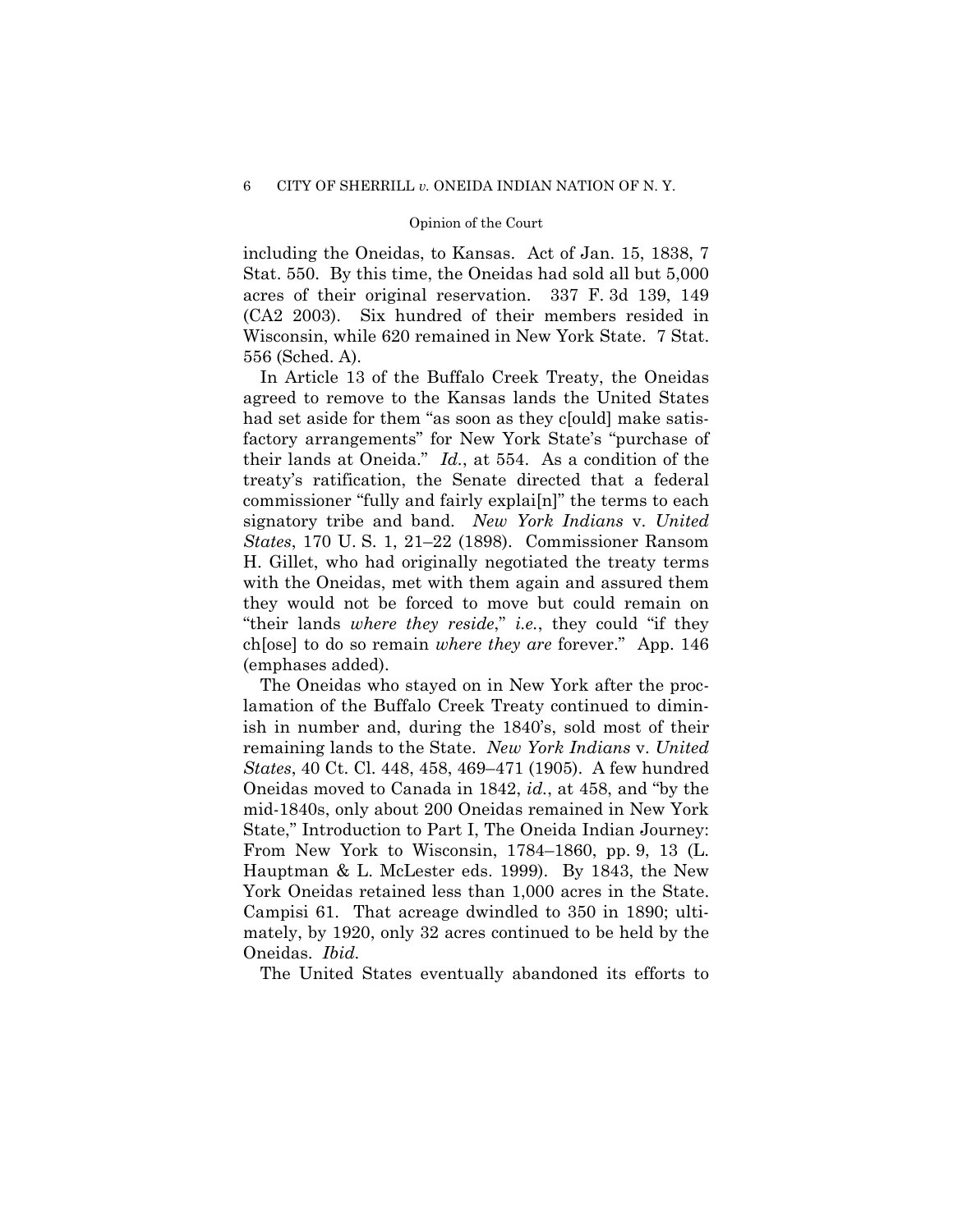remove the New York Indians to Kansas. In 1860, the Federal Government restored the Kansas lands to the public domain, and sold them thereafter. *New York Indians*, 170 U. S., at 24, 28–29, 31.

### B

Early litigation concerning the Oneidas' land claims trained on monetary recompense from the United States for past deprivations. In 1893, the United States agreed to be sued for disposing of the Kansas lands to settlers, and the Oneidas in New York shared in the resulting award of damages. See *New York Indians*, 170 U. S. 1; *New York Indians*, 40 Ct. Cl. 448 (identifying the Tribes qualified to share in the distribution of the sum recovered).

Seeking further compensation from the United States a half century later, the New York and Wisconsin Oneidas initiated proceedings before the Indian Claims Commission in 1951. *Oneida Indian Nation of N. Y.* v. *County of Oneida*, 622 F. 2d 624, 626 (CA2 1980). They sought redress for lands New York had acquired through 25 treaties of cession concluded between 1795 and 1846. The Oneidas alleged, and the Claims Commission agreed, that under the Nonintercourse Act of 1790 and successor statutes, the Federal Government had a fiduciary duty to assure that the Oneidas received from New York "conscionable consideration" for the lands in question. *Oneida Nation of N. Y.* v. *United States*, 26 Ind. Cl. Comm'n 138, 145 (1971). The Court of Claims affirmed the Commission's core determination, but held that the United States' duty extended only to land transactions of which the Government had knowledge. *United States* v. *Oneida Nation of N. Y.*, 201 Ct. Cl. 546, 554, 477 F. 2d 939, 944 (1973). Accordingly, the Court of Claims directed the Commission to determine whether the Government actually or constructively knew of the land transactions at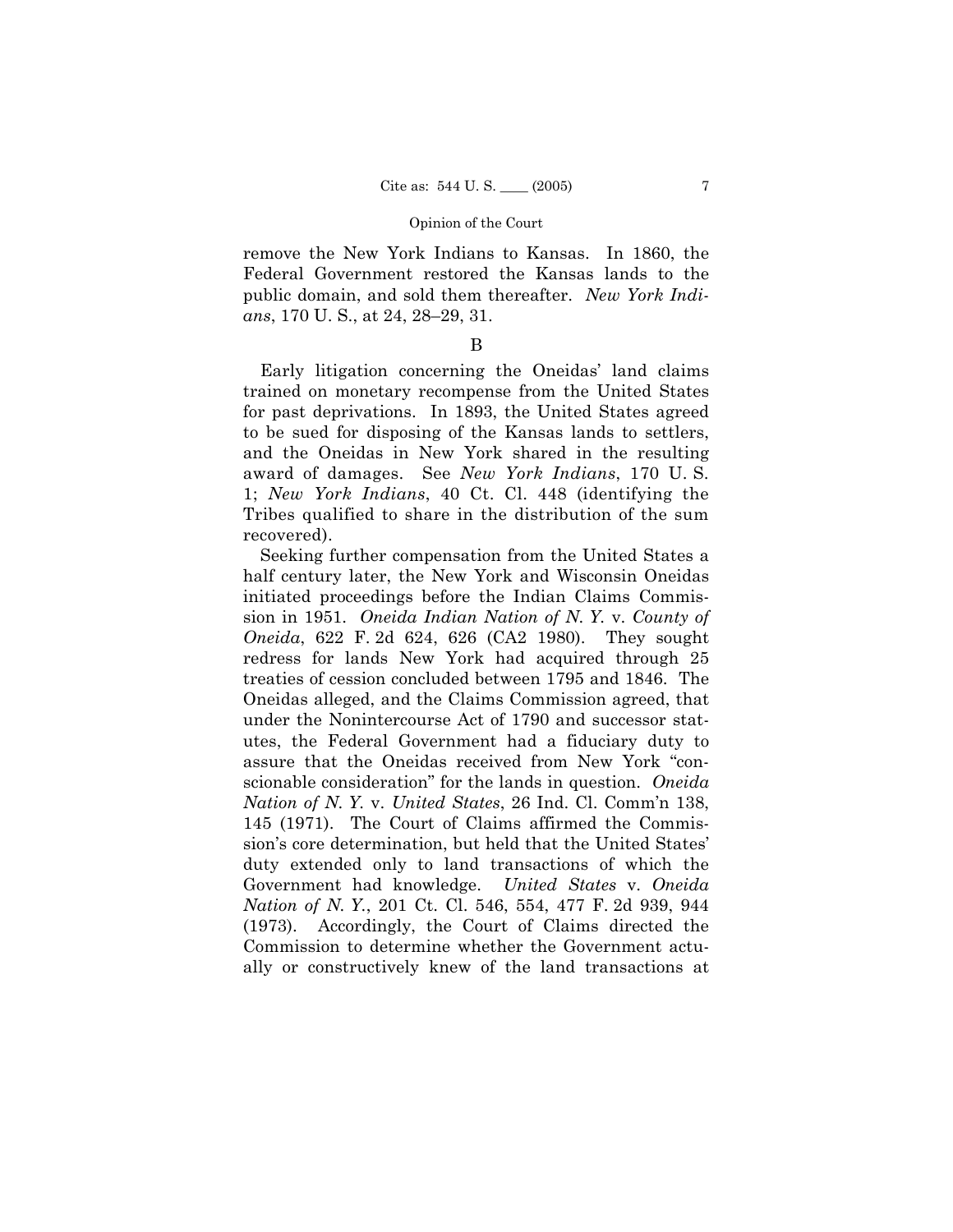issue. *Id.*, at 555, 477 F. 2d, at 945.

On remand, the Commission found that the Federal Government had actual or constructive knowledge of all of the treaties and would be liable if the Oneidas had not received conscionable consideration. *Oneida Nation of N. Y.*, 43 Ind. Cl. Comm'n, at 375, 406–407. The Commission anticipated further proceedings to determine the Federal Government's ultimate liability, but the Oneidas had by then decided to pursue a different course. On the Oneidas' request, the Court of Claims dismissed the proceedings. See *Oneida Nation of N. Y.* v. *United States*, 231 Ct. Cl. 990, 991 (1982) *(per curiam)*.

In lieu of concentrating on recovery from the United States, the Oneidas pursued suits against local governments. In 1970, the Oneidas of New York and Wisconsin, asserting federal-question jurisdiction under 28 U. S. C. §1331 or §1362, instituted a "test case" against the New York Counties of Oneida and Madison. They alleged that the cession of 100,000 acres to New York State in 1795, see *supra*, at 4, violated the Nonintercourse Act and thus did not terminate the Oneidas' right to possession under the applicable federal treaties and statutes. In this initial endeavor to gain compensation from governmental units other than the United States, the Oneidas confined their demand for relief. They sought only damages measured by the fair rental value, for the years 1968 and 1969, of 872 acres of their ancestral land owned and occupied by the two counties. The District Court, affirmed by the Court of Appeals, dismissed the Oneidas' complaint for failure to state a claim arising under federal law. We reversed that determination, holding that federal jurisdiction was properly invoked. *Oneida I,* 414 U. S., at 675, 682.

In the next round, the Oneidas prevailed in the lower courts. On review in *Oneida II*, we rejected various defenses the counties presented that might have barred the action for damages, 470 U. S., at 240–250, and held that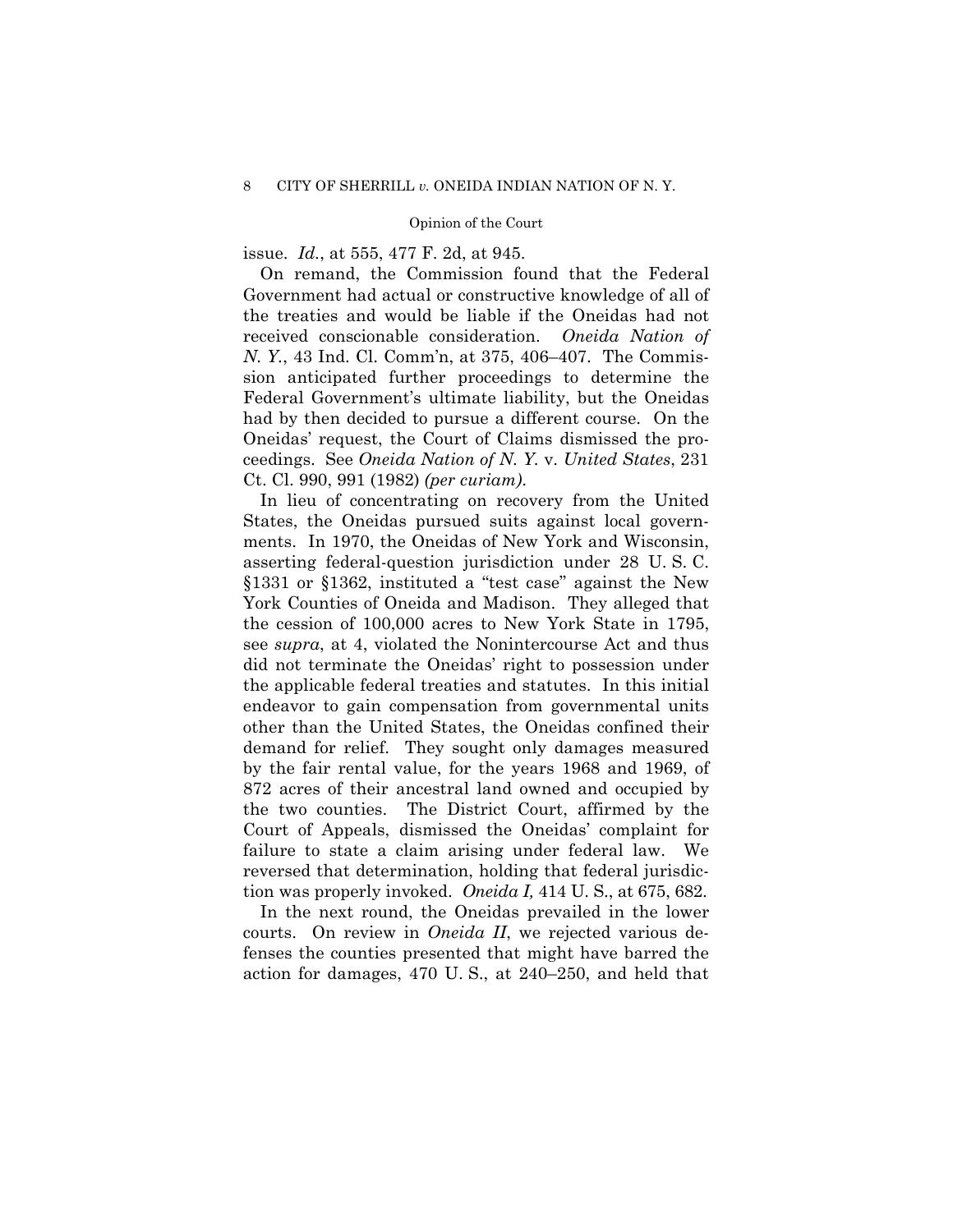the Oneidas could maintain their claim to be compensated "for violation of their possessory rights based on federal common law," *id.*, at 236. While upholding the judgment of the Court of Appeals regarding the counties' liability under federal common law, we noted that "[t]he question whether equitable considerations should limit the relief available to the present day Oneida Indians was not addressed by the Court of Appeals or presented to this Court." *Id.*, at 253, n. 27. Accordingly, "we express[ed] no opinion as to whether other considerations m[ight] be relevant to the final disposition of this case." *Ibid.* On remand, the District Court entered a final judgment which fixed the amount of damages payable by the counties. Allowing setoffs for the counties' good-faith improvements to the land, the court ordered recoveries of \$15,994 from Oneida County and \$18,970 from Madison County, plus prejudgment interest. *Oneida Indian Nation of N. Y.* v. *County of Oneida*, 217 F. Supp. 2d 292, 310 (NDNY 2002).

In 2000, litigation resumed in an action held in abeyance during the pendency of the test case. In that revitalized action, the Oneidas sought damages from Oneida and Madison Counties for a period spanning over 200 years. The amended complaint alleged that, through a series of agreements concluded during the years 1795 to 1846, approximately 250,000 acres of the Oneidas' ancestral land had been unlawfully conveyed to New York. *Oneida Indian Nation of N. Y.* v. *County of Oneida*, 199 F. R. D. 61, 66–68 (NDNY 2000).

The Oneidas further sought to enlarge the action by demanding recovery of land they had not occupied since the 1795–1846 conveyances.3 They attempted to join as

<sup>3</sup> In contrast, *United States* v. *Boylan*, 265 F. 165 (CA2 1920), involved land the Oneidas never left. *Boylan* concerned the 1885 conveyances by individual Oneida Indians of a 32-acre tract of reservation land to non-Indians. Despite the conveyances, a band of Oneidas continued to live on the land. After a non-Indian gained a state-court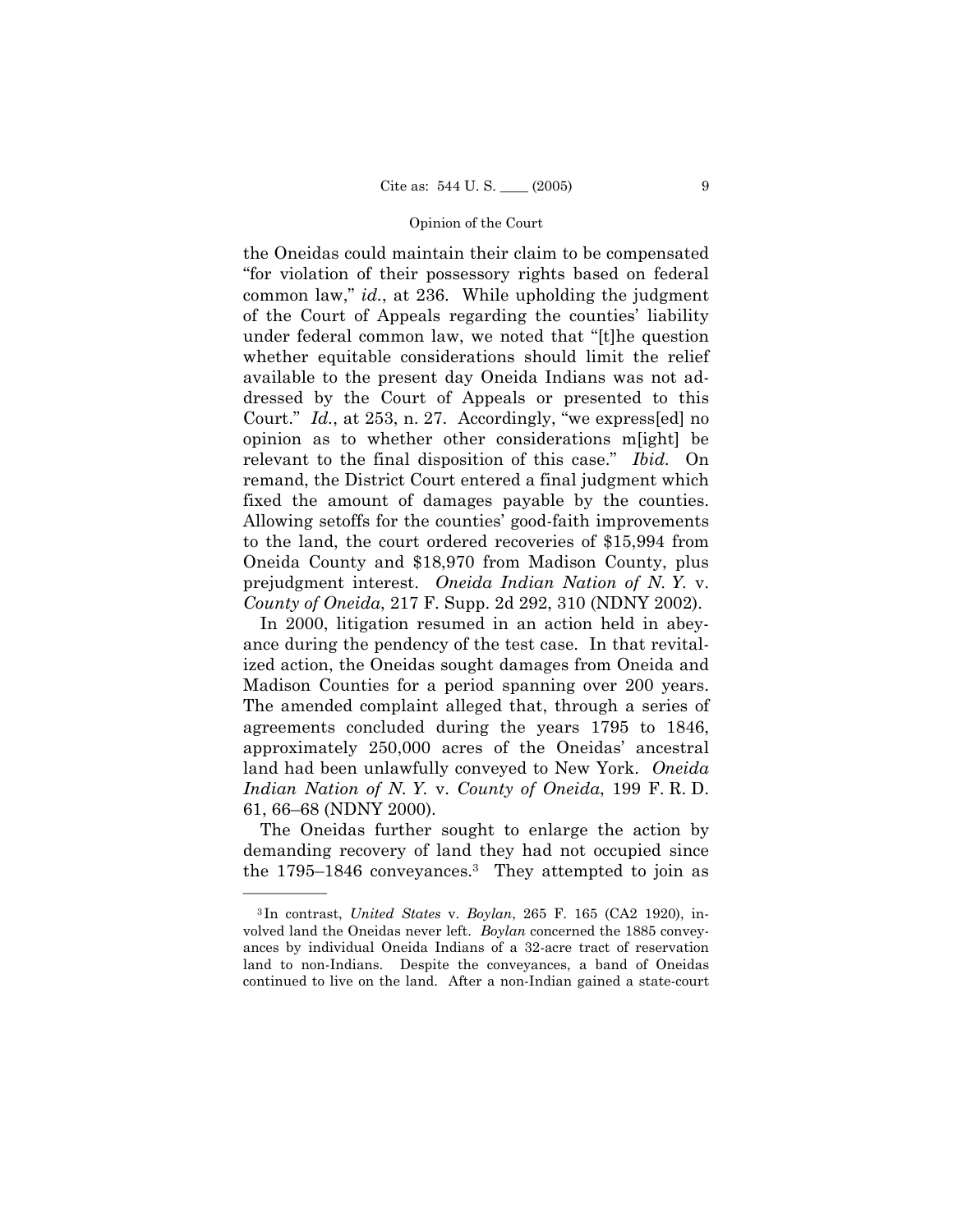#### 10 CITY OF SHERRILL *v.* ONEIDA INDIAN NATION OF N. Y.

#### Opinion of the Court

defendants, *inter alia*, approximately 20,000 private landowners, and to obtain declaratory relief that would allow the Oneidas to eject these landowners. *Id.*, at 67–68.4 The District Court refused permission to join the landowners so late in the day, resting in part on the Oneidas' bad faith and undue delay. *Id.*, at 79–85. Further, the court found the proposed amendment "futile." *Id.*, at 94. In this regard, the court emphasized the "sharp distinction between the *existence* of a federal common law right to Indian homelands," a right this Court recognized in *Oneida II*, "and how to *vindicate* that right." 199 F. R. D., at 90. That distinction "must be drawn," the court stated, *ibid.*, for in the two centuries since the alleged wrong, "development of every type imaginable has been ongoing," *id.*, at 92. Referring to the "practical concerns" that blocked restoration of Indians to their former lands, the court found it high time "to transcend the theoretical." *Ibid.*  Cases of this genre, the court observed, "cr[ied] out for a pragmatic approach." *Ibid.* The District Court therefore excluded the imposition of any liability against private landowners. *Id.*, at 93–95.

This brings us to the present case, which concerns par-

order ejecting the remaining Oneidas, the United States brought suit on behalf of the Oneidas to reclaim the land. The Second Circuit observed that the Oneidas were "actually in possession" of the 32 acres in question, *id.*, at 167, and had occupied the land continuously for over a century, *id.*, at 171. Given that occupation and the absence of Federal Government approval for the individual Oneidas' conveyances, the Second Circuit upheld the District Court's "decree restoring the ejected Indians to possession." *Id.*, at 173–174.<br><sup>4</sup> In another lawsuit, commenced in 1978, the Oneidas sought from

the State of New York and others both damages and recovery of land New York had purchased from the Oneidas in 1785 and 1788. *Oneida Indian Nation of N. Y.*, 860 F. 2d, at 1148. The Second Circuit affirmed the District Court's dismissal of that action, holding that treaties between New York and the Oneidas during the years in which the Articles of Confederation were operative did not require the assent of Congress. *Id.*, at 1167; see *supra*, at 3, n. 1.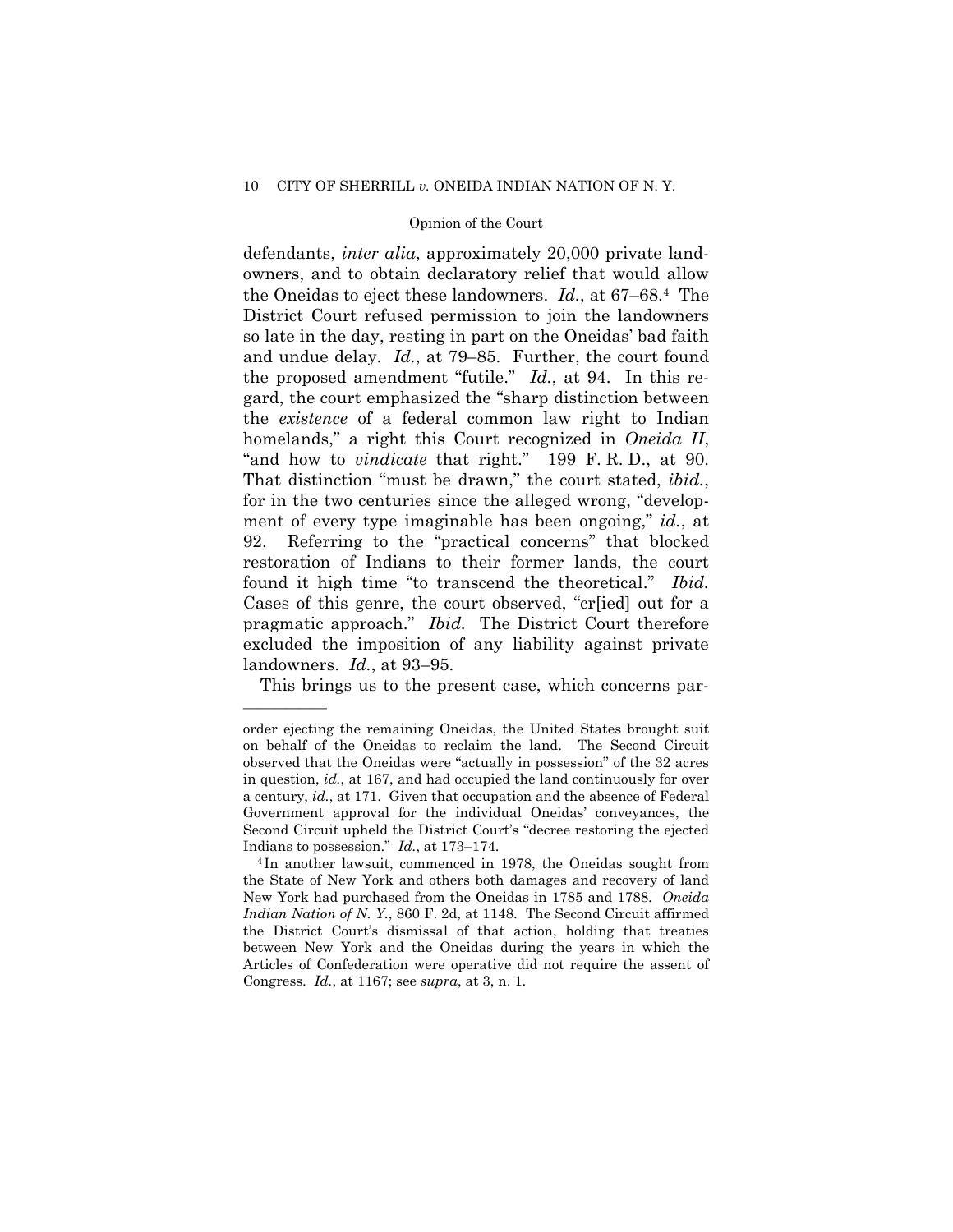cels of land in the city of Sherrill, located in Oneida County, New York. According to the 2000 census, over 99% of the population in the area is non-Indian: American Indians represent less than 1% of the city of Sherrill's population and less than 0.5% of Oneida County's population. U. S. Dept. of Commerce, Census Bureau, 2000 Census of Population and Housing, Summary Population and Housing Characteristics: New York, 2000 PHC–1–34, Table 3, p. 124 (July 2002), available at http:// www.census.gov/prod/cen2000/phc-1-34.pdf (as visited Mar. 24, 2005, and available in the Clerk of Court's case file). OIN owns approximately 17,000 acres of land scattered throughout the Counties of Oneida and Madison, representing less than 1.5% of the counties' total area. OIN's predecessor, the Oneida Nation, had transferred the parcels at issue to one of its members in 1805, who sold the land to a non-Indian in 1807. The properties thereafter remained in non-Indian hands until OIN's acquisitions in 1997 and 1998 in open-market transactions. See 337 F. 3d, at 144, n. 3. OIN now operates commercial enterprises on these parcels: a gasoline station, a convenience store, and a textile facility. *Id.*, at 144.

Because the parcels lie within the boundaries of the reservation originally occupied by the Oneidas, OIN maintained that the properties are exempt from taxation, and accordingly refused to pay the assessed property taxes. The city of Sherrill initiated eviction proceedings in state court, and OIN sued Sherrill in federal court. In contrast to *Oneida I* and *II*, which involved demands for monetary compensation, OIN sought equitable relief prohibiting, currently and in the future, the imposition of property taxes. OIN also sued Madison County, seeking a declaration that the Tribe's properties in Madison are tax exempt. The litigation involved a welter of claims and counterclaims. Relevant here, the District Court concluded that parcels of land owned by the Tribe in Sherrill and Madison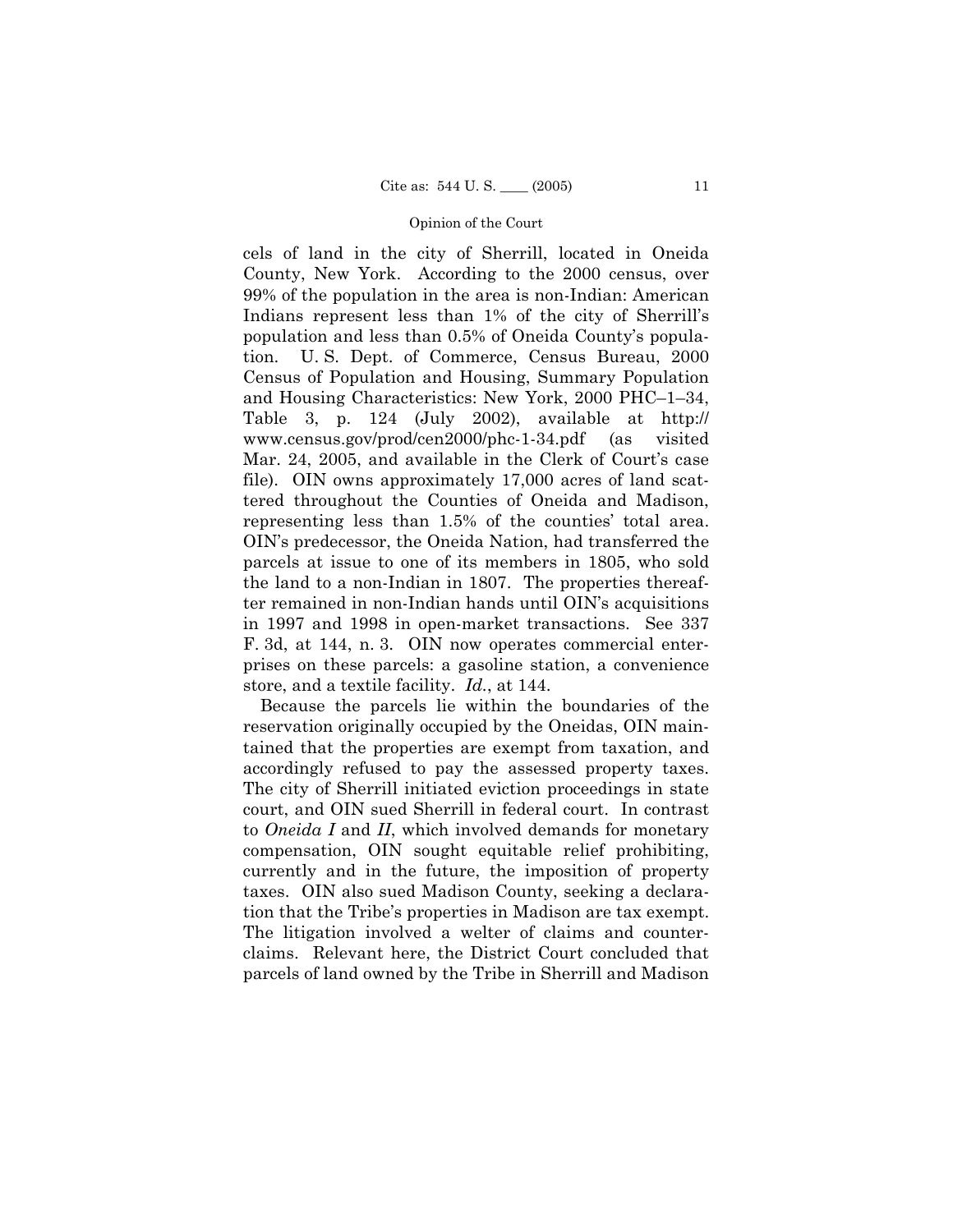are not taxable. See 145 F. Supp. 2d 226, 254–259 (NDNY 2001).

A divided panel of the Second Circuit affirmed. 337 F. 3d 139. Writing for the majority, Judge Parker ruled that the parcels qualify as "Indian country," as that term is defined in 18 U.S.C. §1151,<sup>5</sup> because they fall within the boundaries of a reservation set aside by the 1794 Canandaigua Treaty for Indian use under federal supervision. 337 F. 3d, at 155–156; see *supra*, at 4. The court further held that the Buffalo Creek Treaty did not demonstrate a clear congressional purpose to disestablish or diminish the Oneida Reservation. 337 F. 3d, at 161, 165; see *supra*, at 5–6. Finally, the court found no legal requirement "that a federally recognized tribe demonstrate its continuous existence in order to assert a claim to its reservation land." 337 F. 3d, at 165. In any case, the court held, the record demonstrated OIN's continuous tribal existence. *Id.*, at 166–167. Judge Van Graafeiland dissented as to the majority's primary holding. In his view, the record raised a substantial question whether OIN had "forfeited" its aboriginal rights to the land because it abandoned "its tribal existence . . . for a discernable period of time." *Id.*, at 171.

We granted the city of Sherrill's petition for a writ of certiorari, 542 U. S. \_\_\_ (2004), and now reverse the judgment of the Court of Appeals.

### II

OIN and the United States argue that because the Court in *Oneida II* recognized the Oneidas' aboriginal title to their ancient reservation land and because the Tribe has now acquired the specific parcels involved in this suit

<sup>5</sup>Titled "Indian country defined,"18 U. S. C. §1151 provides, in relevant part, that "the term 'Indian Country' . . . means (a) all land within the limits of any Indian reservation under the jurisdiction of the United States Government."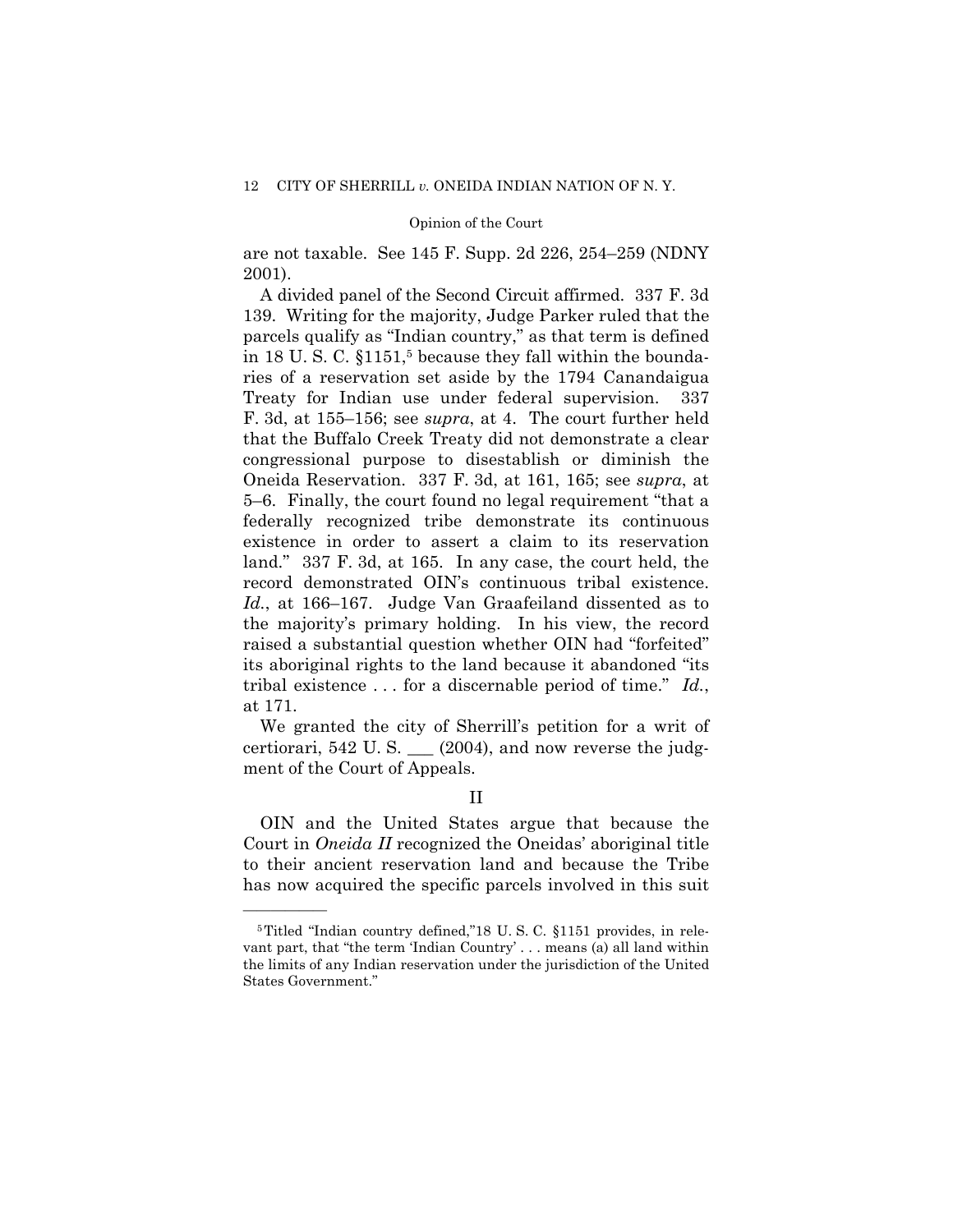in the open market, it has unified fee and aboriginal title and may now assert sovereign dominion over the parcels. Brief for Respondents 1, 12–19; Brief for United States as *Amicus Curiae* 9–10. When the Oneidas came before this Court 20 years ago in *Oneida II*, they sought money damages only. 470 U. S., at 229; see also *id.,* at 244, n. 16 (recognizing that the suit was an "action at law"). The Court reserved for another day the question whether "equitable considerations" should limit the relief available to the present-day Oneidas. *Id.,* at 253, n. 27; *supra*, at 9.6

"The substantive questions whether the plaintiff has any right or the defendant any duty, and if so what it is, are very different questions from the remedial questions whether this remedy or that is preferred, and what the measure of the remedy is." D. Dobbs, Law of Remedies §1.2, p. 3 (1973); see also *Navajo Tribe of Indians* v. *New Mexico*, 809 F. 2d 1455, 1467 (CA10 1987) ("The distinction between a claim or substantive right and a remedy is fundamental."). "[S]tandards of federal Indian law and federal equity practice" led the District Court, in the litigation revived after *Oneida II*, see *supra*, at 9–10, to reject OIN's plea for ejectment of 20,000 private landowners. *Oneida Indian Nation of N. Y.*, 199 F. R. D., at 90 (internal quotation marks omitted); *ibid.* ("[T]here is a sharp distinction between the *existence* of a federal common law right to Indian homelands and how to *vindicate* that right . . . ."). In this action, OIN seeks declaratory and injunctive relief recognizing its present and future sovereign immunity from local taxation on parcels of land the Tribe purchased in the open market, properties that had

<sup>6</sup>The United States acknowledged in its brief to the Court in *Oneida II* that equitable considerations unaddressed by the Court of Appeals in that suit might limit the relief available to the present-day Oneidas. Brief for United States as *Amicus Curiae* in *County of Oneida* v. *Oneida Indian Nation of N. Y.,* O. T. 1984, No. 83–1065 etc., pp. 33–40.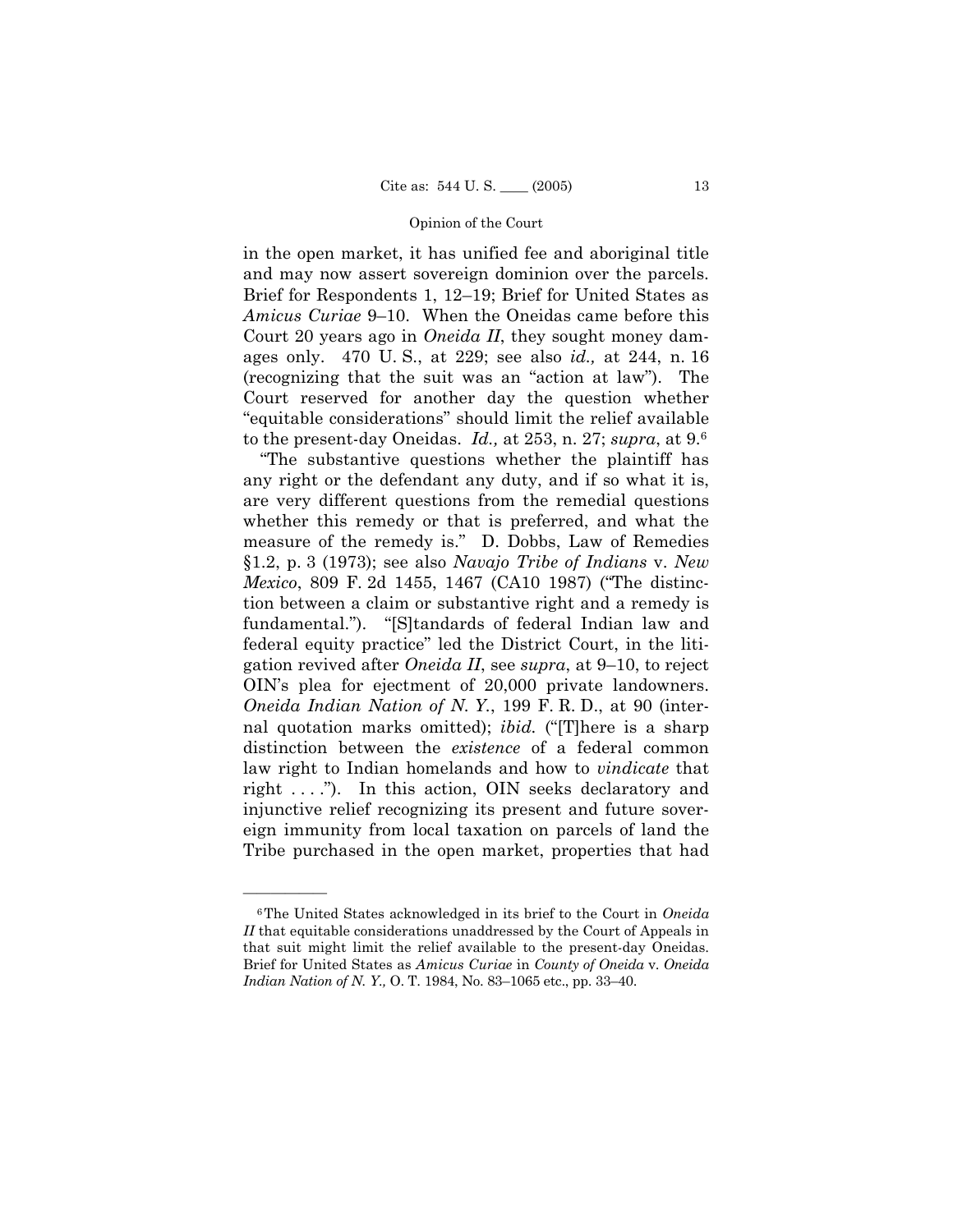been subject to state and local taxation for generations.<sup>7</sup> We now reject the unification theory of OIN and the United States and hold that "standards of federal Indian law and federal equity practice" preclude the Tribe from rekindling embers of sovereignty that long ago grew cold.8

The appropriateness of the relief OIN here seeks must be evaluated in light of the long history of state sovereign control over the territory. From the early 1800's into the 1970's, the United States largely accepted, or was indifferent to, New York's governance of the land in question and the validity *vel non* of the Oneidas' sales to the State. See generally Gunther 23–25 (attributing much of the confusion and conflict in the history of New York Indian affairs to "Federal inattention and ambivalence"). In fact, the United States' policy and practice through much of the early 19th century was designed to dislodge east coast lands from Indian possession. See *supra*, at 5–6. Moreover, the properties here involved have greatly increased in value since the Oneidas sold them 200 years ago. No-

——————

quotation marks omitted)).

<sup>7</sup>The dissent suggests that, compatibly with today's decision, the Tribe may assert tax immunity defensively in the eviction proceeding initiated by Sherrill. *Post*, at 4. We disagree. The equitable cast of the relief sought remains the same whether asserted affirmatively or

defensively.<br><sup>8</sup>We resolve this case on considerations not discretely identified in the parties' briefs. But the question of equitable considerations limiting the relief available to OIN, which we reserved in *Oneida II*, is inextricably linked to, and is thus "fairly included" within, the questions presented. See this Court's Rule 14.1(a) ("The statement of any question presented is deemed to comprise every subsidiary question fairly included therein."); *Ballard v. Commissioner*, 544 U.S. \_\_\_\_, n. 2 (2005) (slip op., at 4, n. 2); *R. A. V.* v. *St. Paul*, 505 U. S. 377, 381, n. 3 (1992). See generally R. Stern, E. Gressman, S. Shapiro, & K. Geller, Supreme Court Practice 414 (8th ed. 2002) ("Questions not explicitly mentioned but essential to analysis of the decisions below or to the correct disposition of the other issues have been treated as subsidiary issues fairly comprised by the question presented." (internal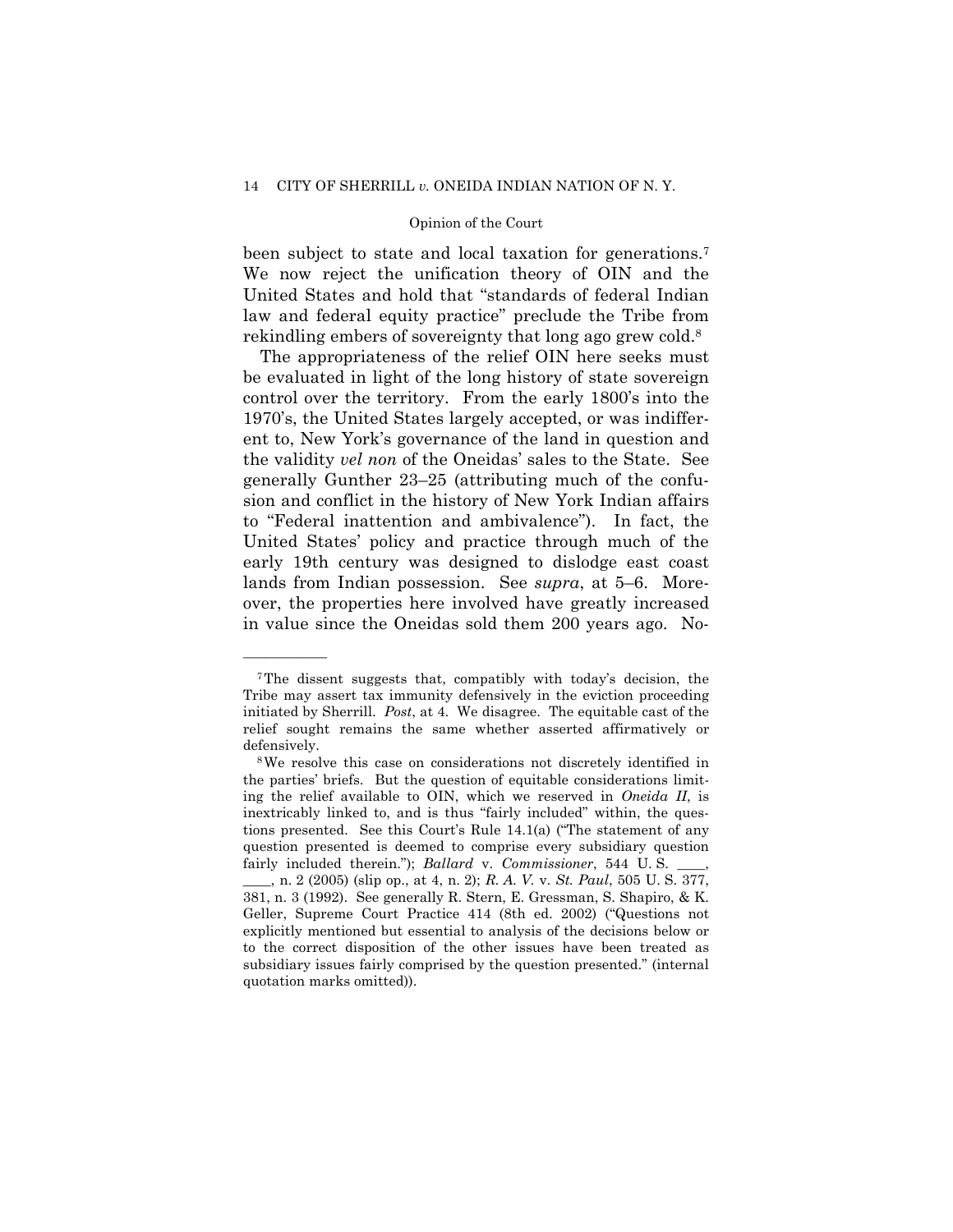tably, it was not until lately that the Oneidas sought to regain ancient sovereignty over land converted from wilderness to become part of cities like Sherrill. See *supra*, at 9–12; *Oneida II*, 470 U. S., at 264–265 (STEVENS, J., dissenting in part).

This Court has observed in the different, but related, context of the diminishment of an Indian reservation that "[t]he longstanding assumption of jurisdiction by the State over an area that is over 90% non-Indian, both in population and in land use," may create "justifiable expectations." *Rosebud Sioux Tribe* v. *Kneip,* 430 U. S. 584, 604– 605 (1977); accord *Hagen* v. *Utah,* 510 U. S. 399, 421 (1994) ("jurisdictional history" and "the current population situation . . . demonstrat[e] a practical acknowledgment" of reservation diminishment; "a contrary conclusion would seriously disrupt the justifiable expectations of the people living in the area" (some internal quotation marks omitted)).9 Similar justifiable expectations, grounded in two centuries of New York's exercise of regulatory jurisdiction, until recently uncontested by OIN, merit heavy weight here.10

<sup>9</sup>The Court has recognized that "only Congress can divest a reservation of its land and diminish its boundaries." *Solem* v. *Bartlett,* 465 U. S. 463, 470 (1984); see also 18 U. S. C. §1151 (defining Indian country); *South Dakota* v. *Yankton Sioux Tribe,* 522 U. S. 329, 343 (1998) ("[O]nly Congress can alter the terms of an Indian treaty by diminishing a reservation."). The Court need not decide today whether, contrary to the Second Circuit's determination, the 1838 Treaty of Buffalo Creek disestablished the Oneidas' Reservation, as Sherrill argues. See Brief for Petitioner 31–39; *Oneida II*, 470 U. S., at 269, n. 24 (STEVENS, J., dissenting in part) ("There is . . . a serious question whether the Oneida did not abandon their claim to the aboriginal lands in New York when they accepted the Treaty of Buffalo Creek of 1838 . . . ."). The relief OIN seeks—recognition of present and future sovereign authority to remove the land from local taxation—is unavailable because of the long lapse of time, during which New York's governance remained undisturbed, and the present-day and future disruption such relief would engender. 10Citing *Montana* v. *Blackfeet Tribe,* 471 U. S. 759 (1985), *The Kansas*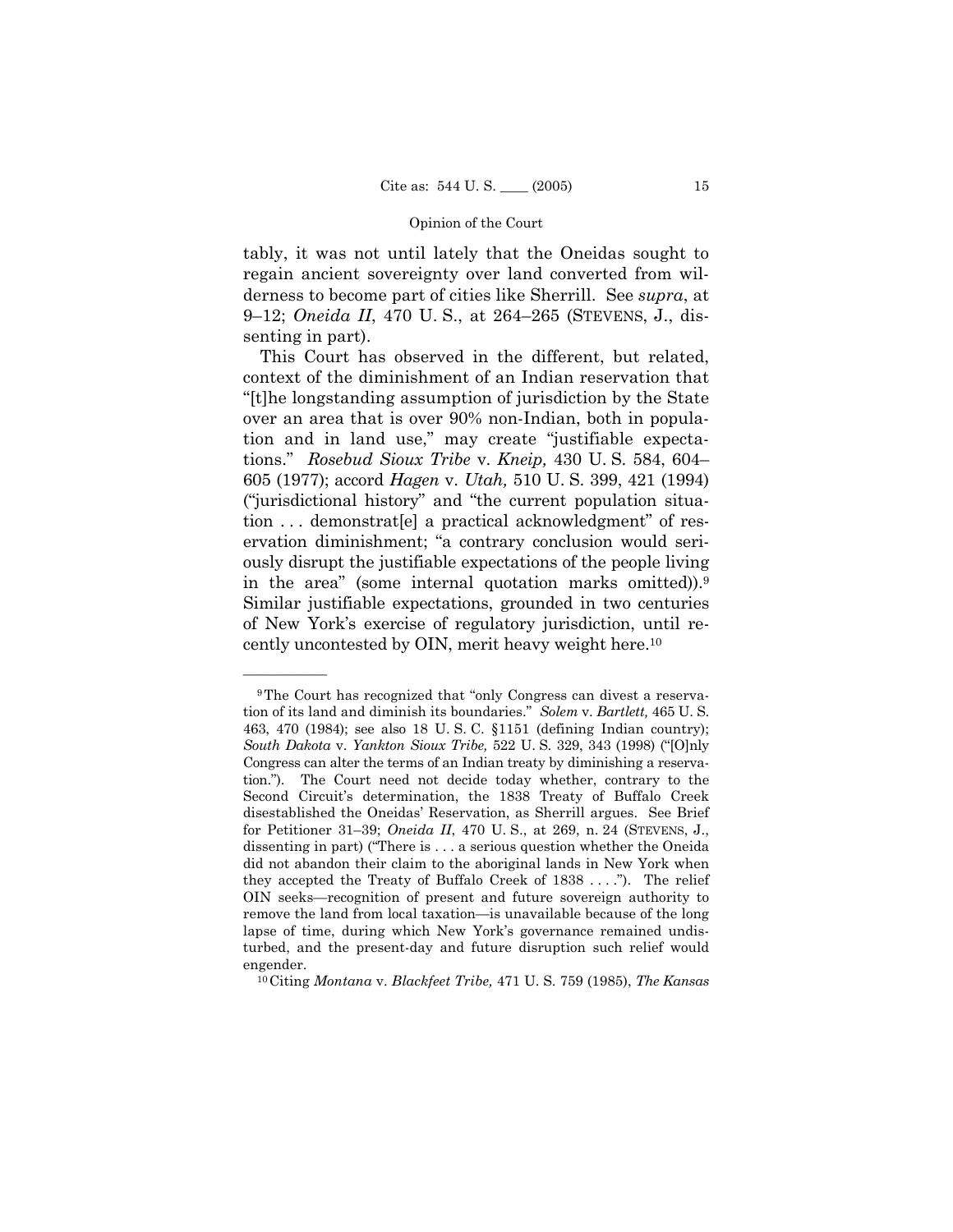#### 16 CITY OF SHERRILL *v.* ONEIDA INDIAN NATION OF N. Y.

#### Opinion of the Court

The wrongs of which OIN complains in this action occurred during the early years of the Republic. For the past two centuries, New York and its county and municipal units have continuously governed the territory. The Oneidas did not seek to regain possession of their aboriginal lands by court decree until the 1970's. See, *supra*, at 10, n. 4. And not until the 1990's did OIN acquire the properties in question and assert its unification theory to ground its demand for exemption of the parcels from local taxation.  $337$  F. 3d, at  $144.11$  This long lapse of time, during which the Oneidas did not seek to revive their sovereign control through equitable relief in court, and the attendant dramatic changes in the character of the properties, preclude OIN from gaining the disruptive remedy it now seeks.

The principle that the passage of time can preclude

——————

properties does not overcome the Oneidas' failure to reclaim ancient prerogatives earlier or lessen the problems associated with upsetting New York's long-exercised sovereignty over the area. OIN's claim concerns grave, but ancient, wrongs, and the relief available must be commensurate with that historical reality.

*Indians,* 5 Wall. 737 (1867), and *The New York Indians,* 5 Wall. 761 (1867), the dissent notes that only Congress may revoke the tax-exempt status of Indian reservation land. *Post*, at 2–3, and n. 3. Those cases, however, concerned land the Indians had continuously occupied. See Brief for Respondents in *Montana* v. *Blackfeet Tribe,* O. T. 1984, No. 83–2161, p. 3, and n. 1 (noting Indians' occupation of reservation); *Kansas Indians*, 5 Wall., at 738–742 (concerning Indians removed to and residing on Kansas lands before statehood); *New York Indians*, 5 Wall., at 768 (taxation by State would "interfer[e] with the possession, and occupation, and exercise of authority" by the Indians residing on the reservation). The Oneidas last occupied the parcels here at issue in 1805. See *supra*, at 11. The dissent additionally refers to *Cass County*  v. *Leech Lake Band of Chippewa Indians,* 524 U. S. 103 (1998). *Post*, at 3, n. 3. But in that case, the Court held that an Indian tribe could not revive the tax-exempt status of its former reservation lands—which Congress had expressly removed from federal protection—by reacquiring the lands in the open market.  $524$  U. S., at 113–114.<br><sup>11</sup>The fact that OIN brought this action promptly after acquiring the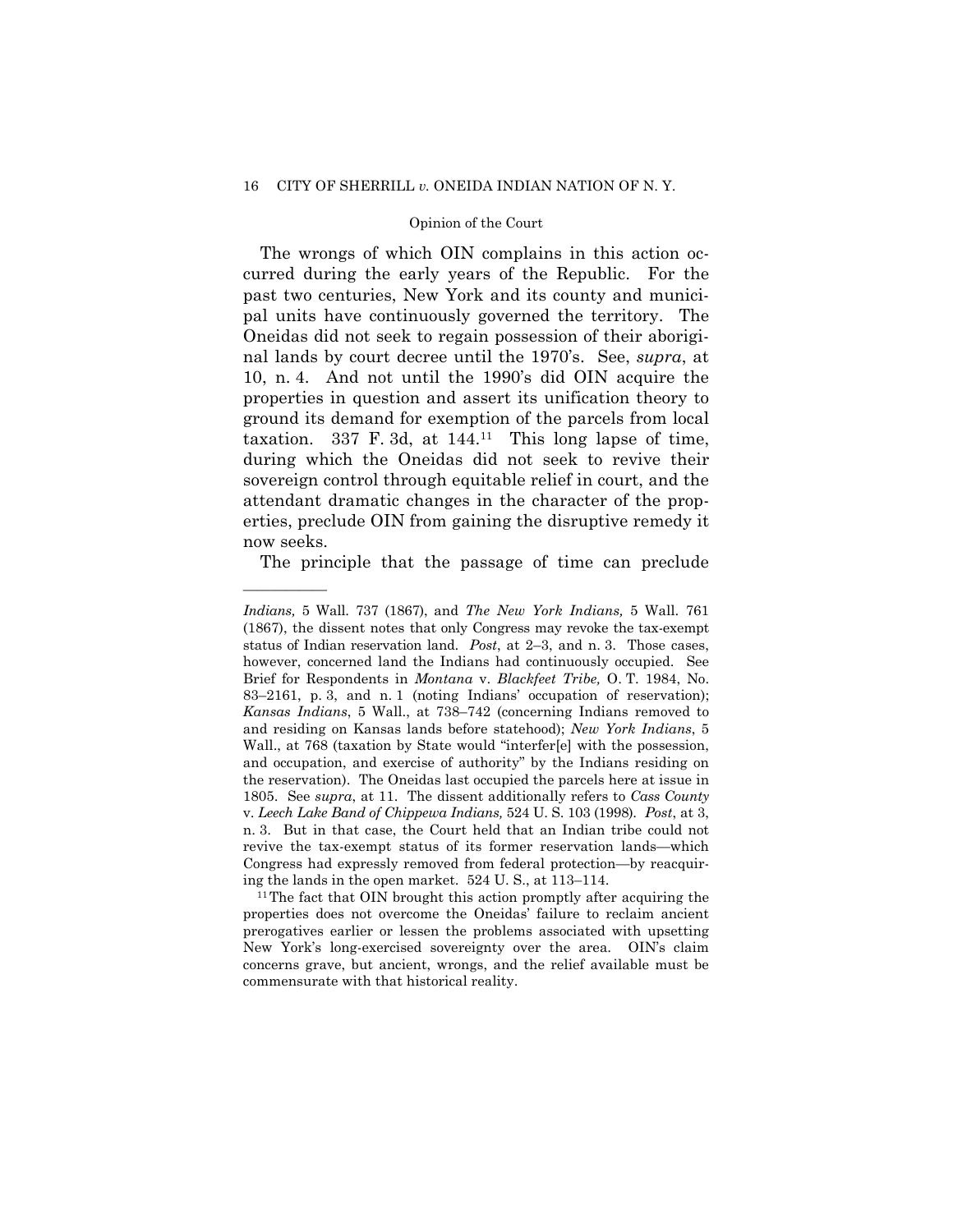relief has deep roots in our law, and this Court has recognized this prescription in various guises. It is well established that laches, a doctrine focused on one side's inaction and the other's legitimate reliance, may bar long-dormant claims for equitable relief. See, *e.g., Badger* v. *Badger,* 2 Wall. 87, 94 (1865) ("[C]ourts of equity act upon their own inherent doctrine of discouraging, for the peace of society, antiquated demands, refuse to interfere where there has been gross laches in prosecuting the claim, or long acquiescence in the assertion of adverse rights." (internal quotation marks omitted)); *Wagner* v. *Baird,* 7 How. 234, 258 (1849) (same); *Bowman* v. *Wathen,* 1 How. 189, 194 (1843) ("[The] doctrine of an equitable bar by lapse of time, so distinctly announced by the chancellors of England and Ireland, . . . should now be regarded as settled law in this court.").

This Court applied the doctrine of laches in *Felix* v. *Patrick,* 145 U. S. 317 (1892), to bar the heirs of an Indian from establishing a constructive trust over land their Indian ancestor had conveyed in violation of a statutory restriction. In the nearly three decades between the conveyance and the lawsuit, "[a] large part of the tract ha[d] been platted and recorded as an addition to the city of Omaha, and . . . sold to purchasers." *Id.,* at 326. "[A]s the case stands at present," the Court observed, "justice requires only what the law . . . would demand—the repayment of the value of the [illegally conveyed] scrip." *Id.,* at 334. The Court also recognized the disproportion between the value of the scrip issued to the Indian (\$150) and the value of the property the heirs sought to acquire (over \$1 million). *Id.,* at 333. The sort of changes to the value and character of the land noted by the *Felix* Court are present in even greater magnitude in this suit. Cf. *Galliher* v. *Cadwell,* 145 U. S. 368, 373 (1892) ("[L]aches is not . . . a mere matter of time; but principally a question of the inequity of permitting the claim to be enforced—an ineq-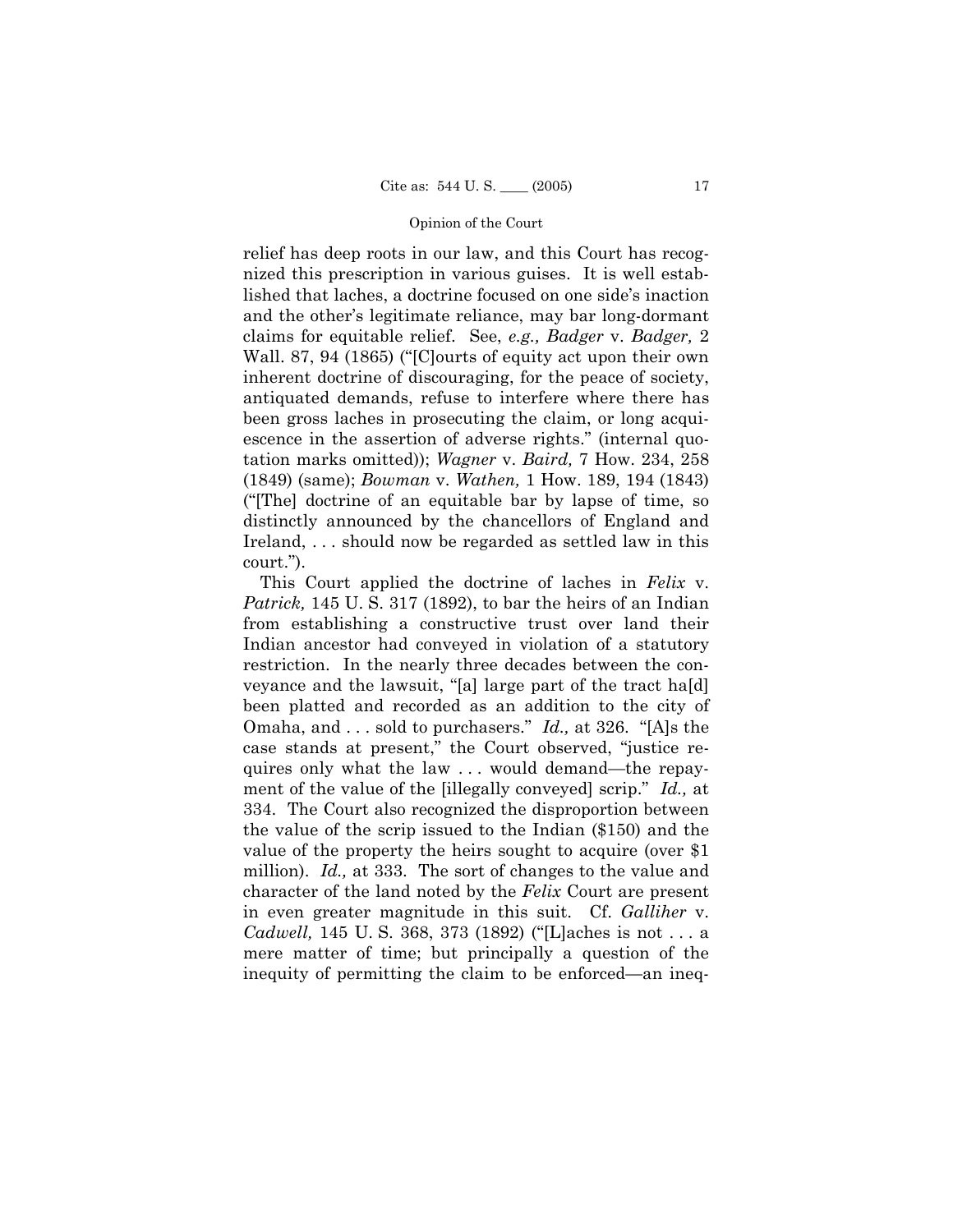uity founded upon some change in the condition or relations of the property or the parties.").

As between States, long acquiescence may have controlling effect on the exercise of dominion and sovereignty over territory. *Ohio* v. *Kentucky,* 410 U. S. 641, 651 (1973) ("The rule, long-settled and never doubted by this court, is that long acquiescence by one state in the possession of territory by another and in the exercise of sovereignty and dominion over it is conclusive of the latter's title and rightful authority." (quoting *Michigan* v. *Wisconsin,* 270 U. S. 295, 308 (1926))); *Massachusetts* v. *New York,* 271 U. S. 65, 95 (1926) ("Long acquiescence in the possession of territory and the exercise of dominion and sovereignty over it may have a controlling effect in the determination of a disputed boundary."). The acquiescence doctrine does not depend on the original validity of a boundary line; rather, it attaches legal consequences to acquiescence in the observance of the boundary. *California* v. *Nevada,* 447 U. S. 125, 131 (1980) (No relationship need exist "between the *origins* of a boundary and the legal *consequences* of acquiescence in that boundary. . . . Longstanding acquiescence by California and Nevada can give [the boundary lines] the force of law whether or not federal authorities had the power to draw them.").

This Court's original-jurisdiction state-sovereignty cases do not dictate a result here, but they provide a helpful point of reference: When a party belatedly asserts a right to present and future sovereign control over territory, $12$ longstanding observances and settled expectations are prime considerations. There is no dispute that it has been two centuries since the Oneidas last exercised regulatory

<sup>&</sup>lt;sup>12</sup>It bears repetition that for generations, the Oneidas dominantly complained, not against New York or its local units, but about "[mis]treatment at the hands of the United States Government." *Oneida II*, 470 U. S., at 269 (STEVENS, J., dissenting in part); see *supra*, at 7–8.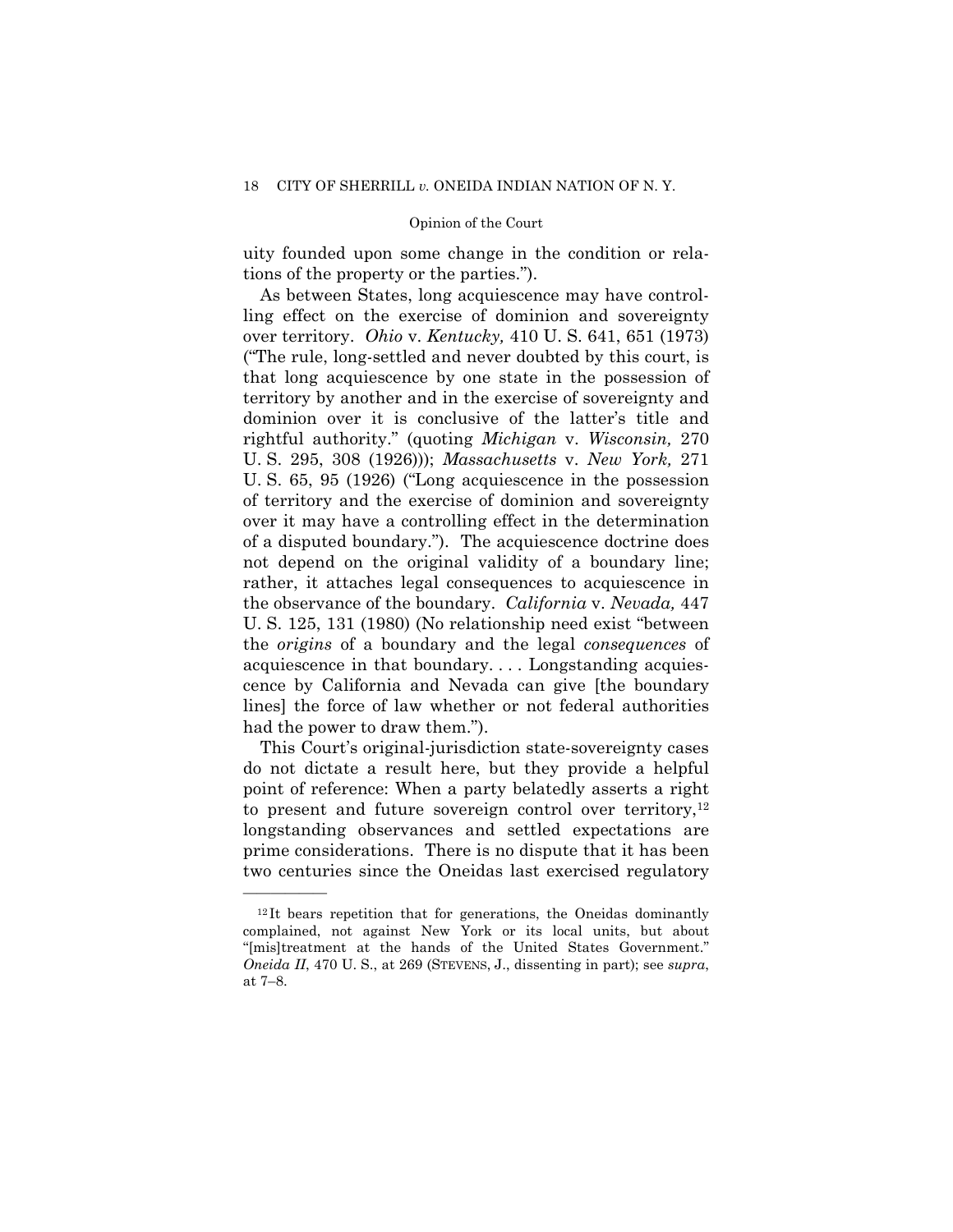control over the properties here or held them free from local taxation. Parcel-by-parcel revival of their sovereign status, given the extraordinary passage of time, would dishonor "the historic wisdom in the value of repose." *Oneida II*, 470 U.S., at 262 (STEVENS, J., dissenting in part).

Finally, this Court has recognized the impracticability of returning to Indian control land that generations earlier passed into numerous private hands. See *Yankton Sioux Tribe* v. *United States,* 272 U. S. 351, 357 (1926) ("It is impossible . . . to rescind the cession and restore the Indians to their former rights because the lands have been opened to settlement and large portions of them are now in the possession of innumerable innocent purchasers . . . ."); *Felix,*  145 U. S., at 334 (observing, in declining to award equitable relief, "[t]hat which was wild land thirty years ago is now intersected by streets, subdivided into blocks and lots, and largely occupied by persons who have bought upon the strength of Patrick's title, and have erected buildings of a permanent character"). The District Court, in the litigation dormant during the pendency of *Oneida II*, see *supra*, at 9– 10, rightly found these pragmatic concerns about restoring Indian sovereign control over land "magnified exponentially here, where development of every type imaginable has been ongoing for more than two centuries." *Oneida Indian Nation of N. Y.*, 199 F. R. D., at 92.

In this case, the Court of Appeals concluded that the "impossibility" doctrine had no application because OIN acquired the land in the open market and does not seek to uproot current property owners. 337 F. 3d, at 157. But the unilateral reestablishment of present and future Indian sovereign control, even over land purchased at the market price, would have disruptive practical consequences similar to those that led this Court in *Yankton Sioux* to initiate the impossibility doctrine. The city of Sherrill and Oneida County are today overwhelmingly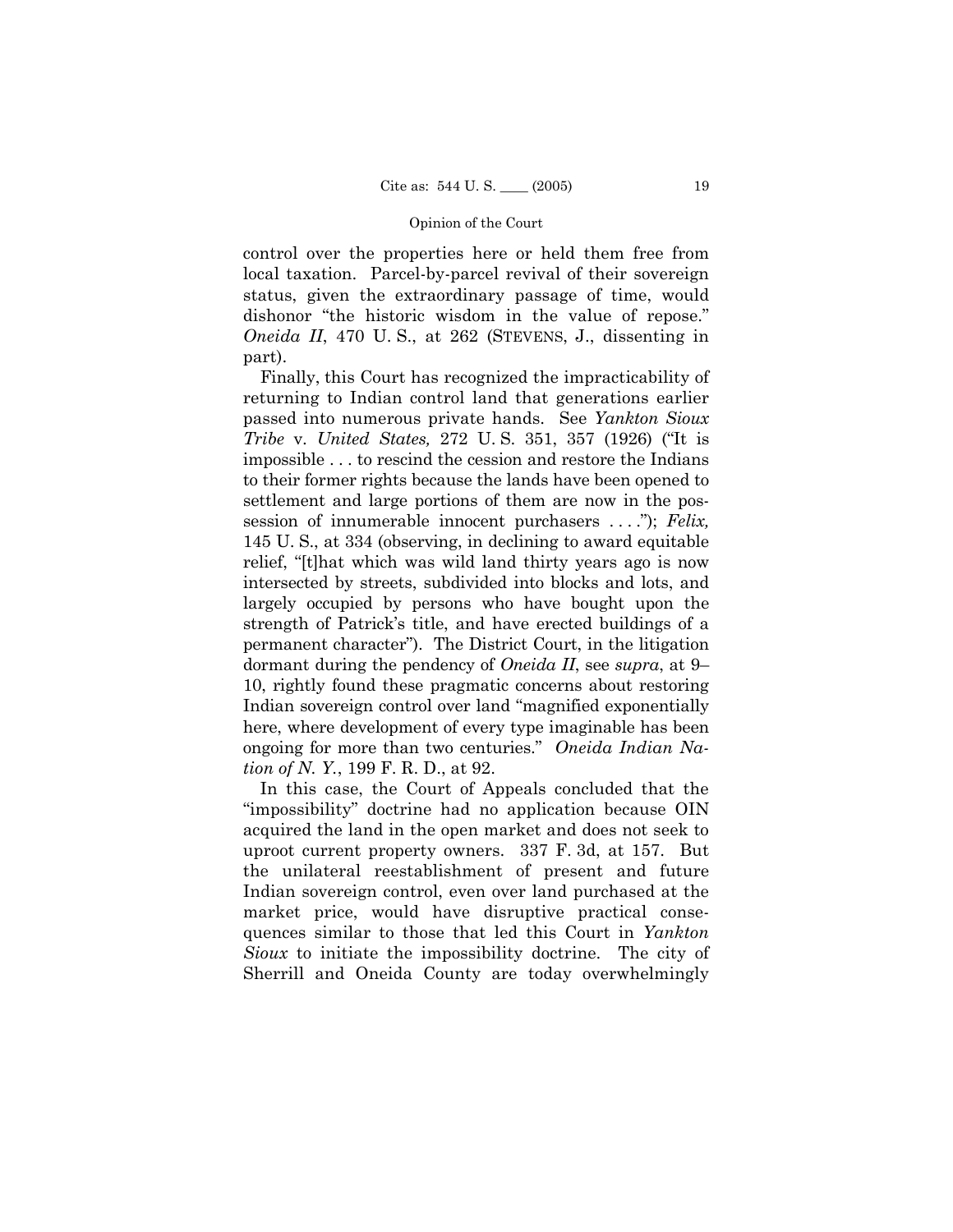populated by non-Indians. See *supra*, at 11. A checkerboard of alternating state and tribal jurisdiction in New York State—created unilaterally at OIN's behest—would "seriously burde[n] the administration of state and local governments" and would adversely affect landowners neighboring the tribal patches. *Hagen,* 510 U. S., at 421 (quoting *Solem* v. *Bartlett,* 465 U. S. 463, 471–472, n. 12 (1984)). If OIN may unilaterally reassert sovereign control and remove these parcels from the local tax rolls, little would prevent the Tribe from initiating a new generation of litigation to free the parcels from local zoning or other regulatory controls that protect all landowners in the area. See *Felix*, 145 U. S., at 335 ("decree prayed for in this case, if granted, would offer a distinct encouragement to . . . similar claims"); cf. *Brendale* v. *Confederated Tribes and Bands of Yakima Nation,* 492 U. S. 408, 433–437 (1989) (opinion of STEVENS, J.) (discussing tribal land-use controls); *post*, at 5, n. 6 (STEVENS, J., dissenting) (noting that "the balance of interests" supports continued state zoning jurisdiction).<sup>13</sup>

Recognizing these practical concerns, Congress has provided a mechanism for the acquisition of lands for tribal communities that takes account of the interests of others with stakes in the area's governance and well being. Title 25 U. S. C. §465 authorizes the Secretary of the Interior to acquire land in trust for Indians and pro-

<sup>13</sup>Other tribal entities have already sought to free historic reservation lands purchased in the open market from local regulatory controls. See *Seneca-Cayuga Tribe of Okla.* v. *Town of Aurelius, New York*, No. 5:03–CV–00690 (NPM), 2004 WL 1945359, \*1–3 (NDNY, Sept. 1, 2004) (tribe seeks declaratory and injunctive relief to avoid application of municipal zoning and land use laws to 229 acres); *Cayuga Indian Nation of N. Y.* v. *Village of Union Springs*, 317 F. Supp. 2d 128, 131– 134, 147–148 (NDNY 2004) (granting declaratory and injunctive relief to tribe, to block application of zoning regulations to property—"located within 300 yards" of a school—under renovation by the tribe for use as a gaming facility).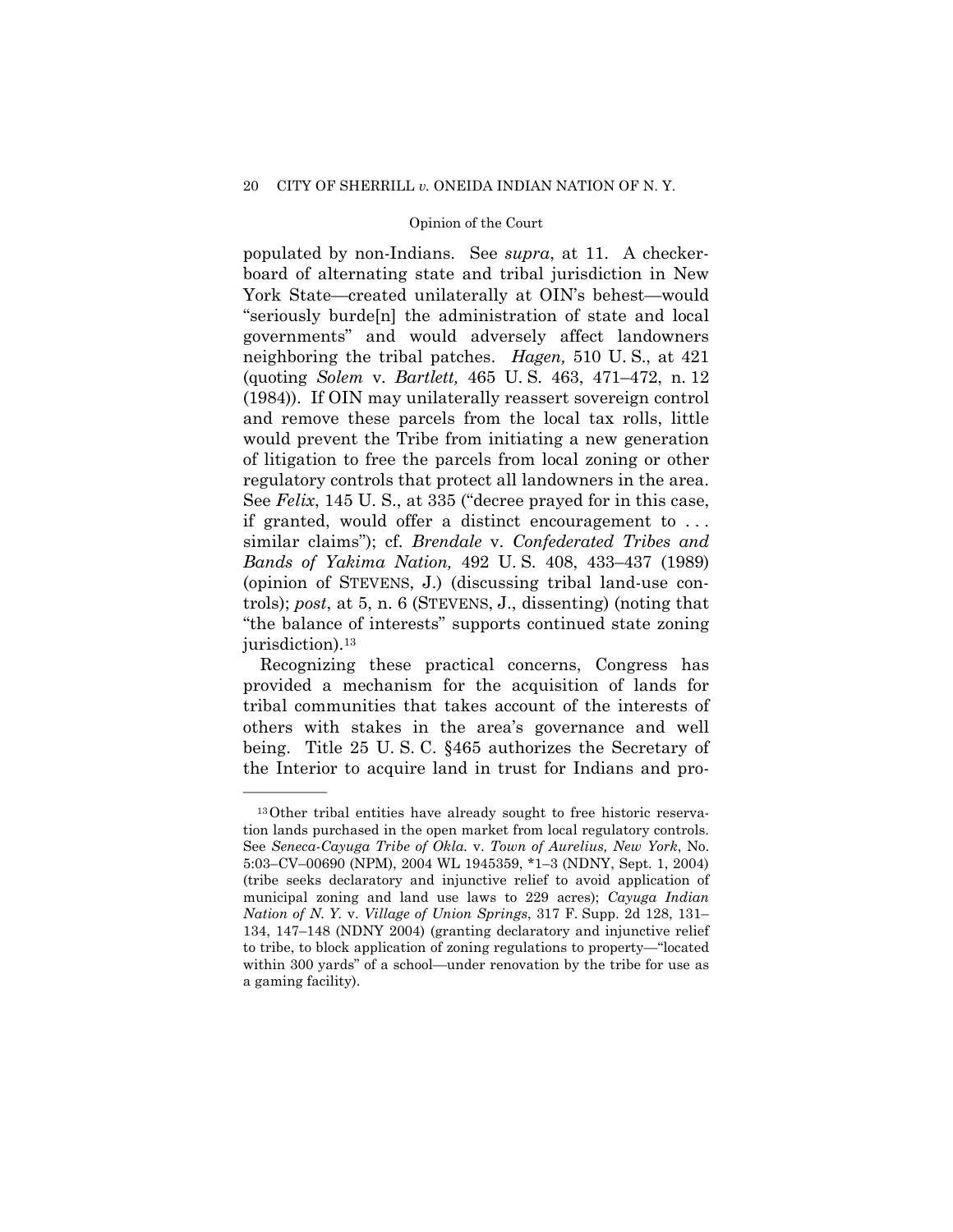vides that the land "shall be exempt from State and local taxation." See *Cass County* v. *Leech Lake Band of Chippewa Indians,* 524 U. S. 103, 114–115 (1998). The regulations implementing §465 are sensitive to the complex interjurisdictional concerns that arise when a tribe seeks to regain sovereign control over territory. Before approving an acquisition, the Secretary must consider, among other things, the tribe's need for additional land; "[t]he purposes for which the land will be used"; "the impact on the State and its political subdivisions resulting from the removal of the land from the tax rolls"; and "[j]urisdictional problems and potential conflicts of land use which may arise." 25 CFR §151.10 (2004). Section 465 provides the proper avenue for OIN to reestablish sovereign authority over territory last held by the Oneidas 200 years ago.

In sum, the question of damages for the Tribe's ancient dispossession is not at issue in this case, and we therefore do not disturb our holding in *Oneida II*. However, the distance from 1805 to the present day, the Oneidas' long delay in seeking equitable relief against New York or its local units, and developments in the city of Sherrill spanning several generations, evoke the doctrines of laches, acquiescence, and impossibility, and render inequitable the piecemeal shift in governance this suit seeks unilaterally to initiate.14

<sup>14</sup> JUSTICE STEVENS, after vigorously urging the application of laches to block further proceedings in *Oneida II*, 470 U. S., at 255, now faults the Court for rejecting the claim presented here, *post*, at 1. The majority indicated in *Oneida II* that application of a nonstatutory time limitation in an action for damages would be "novel." 470 U. S., at 244, n. 16; cf. *id.*, at 261–262 (STEVENS, J., dissenting in part) (acknowledging "the application of a traditional equitable defense in an action at law is something of a novelty"). No similar novelty exists when the specific relief OIN now seeks would project redress for the Tribe into the present and future. The claim to a sovereign's prerogative asserted by OIN, we hold, does "not survive eternally," *id.*, at 272 (STEVENS, J., dissenting in part); rather, it is a claim "best left in repose." *Id.*, at 273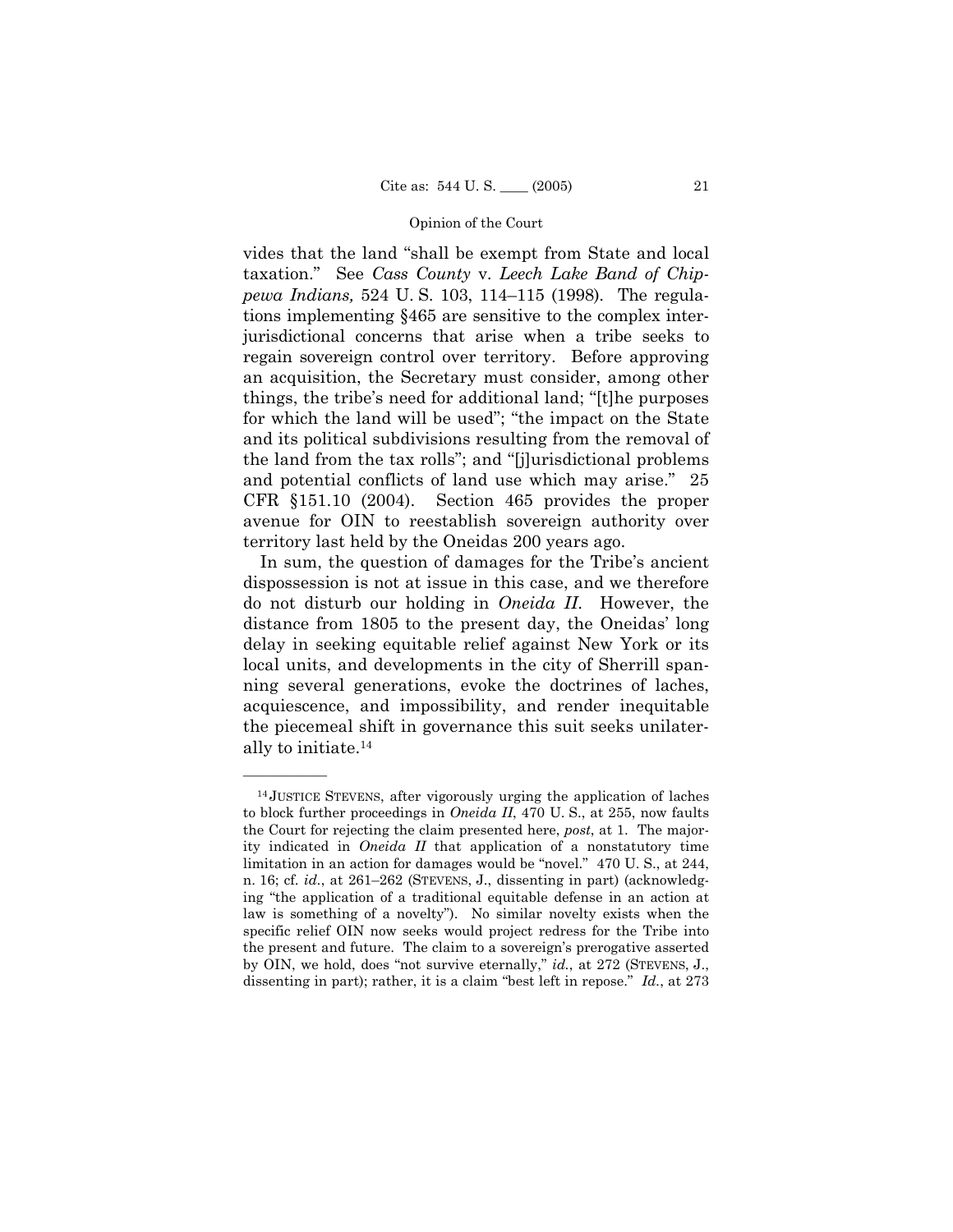\* \* \*

For the reasons stated, the judgment of the Court of Appeals for the Second Circuit is reversed, and the case is remanded for further proceedings consistent with this opinion.

*It is so ordered.* 

(same).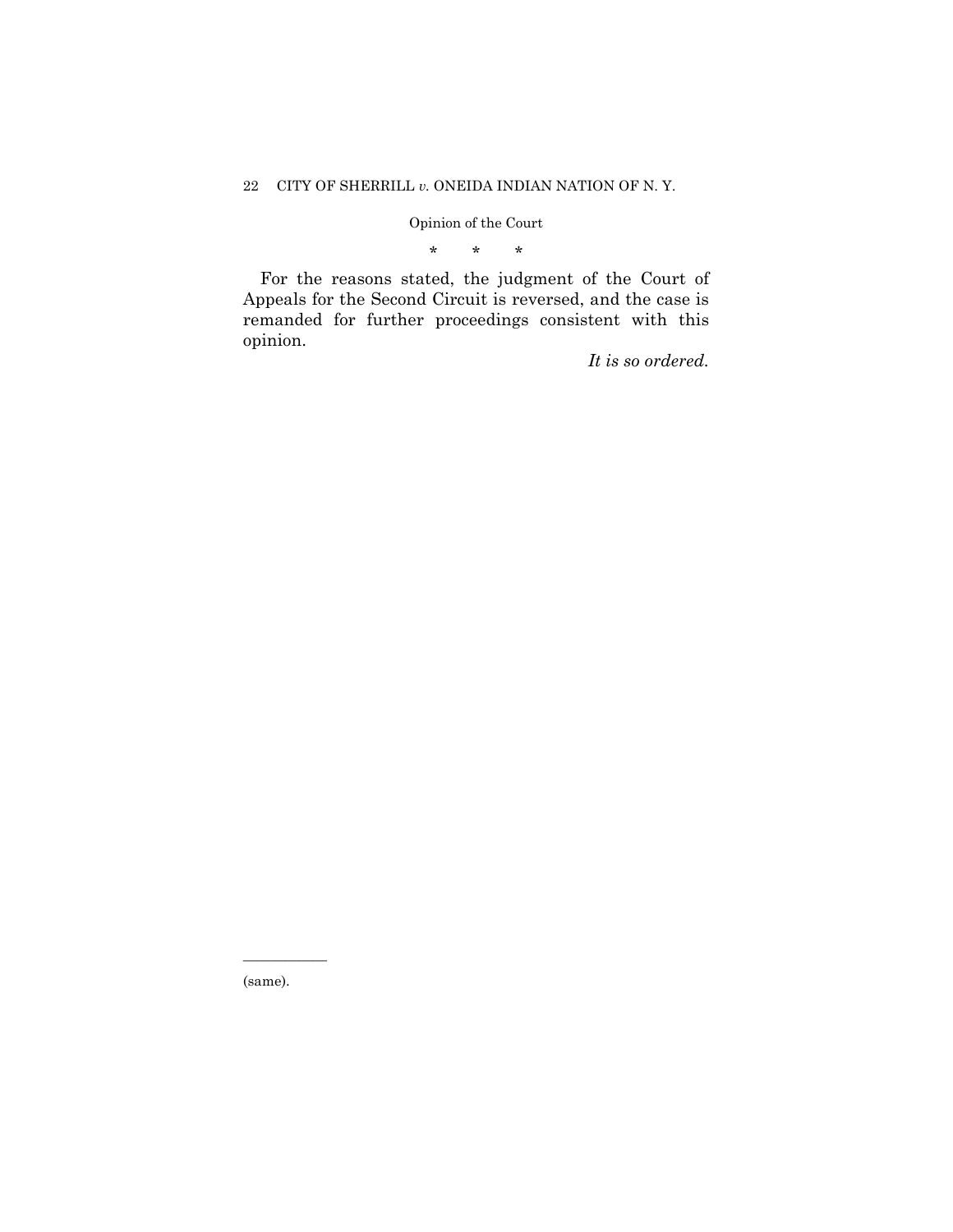SOUTER, J., concurring

### $\frac{1}{2}$  ,  $\frac{1}{2}$  ,  $\frac{1}{2}$  ,  $\frac{1}{2}$  ,  $\frac{1}{2}$  ,  $\frac{1}{2}$  ,  $\frac{1}{2}$ **SUPREME COURT OF THE UNITED STATES**

### $\mathcal{L}=\mathcal{L}$ No. 03–855

# CITY OF SHERRILL, NEW YORK, PETITIONER *v.* ONEIDA INDIAN NATION OF NEW YORK ET AL.

### ON WRIT OF CERTIORARI TO THE UNITED STATES COURT OF APPEALS FOR THE SECOND CIRCUIT

[March 29, 2005]

### JUSTICE SOUTER, concurring.

I join the opinion of the Court with one qualification that goes to the appropriateness of considering the long dormancy of any claim to tribal authority over the parcels in question, as a basis to hold that the Oneida Indian Nation is not now immune from the taxing authority of local government. The Tribe's claim, whether affirmative or defensive, see *ante*, at 14, n. 7, is one of territorial sovereign status entitled to recognition by the territorial state sovereign and its subdivisions. The claim of present sovereign status turns not only on background law and the provisions of treaties, but also on the Tribe's behavior over a long period of time: the absence of the Tribe and tribal members from the particular lots of land, and the Tribe's failure to assert sovereignty over them. The Tribe's inaction cannot, therefore, be ignored here as affecting only a remedy to be considered later; it is, rather, central to the very claims of right made by the contending parties. Since the subject of inaction was not expressly raised as a separate question presented for review, see *ante*, at 14, n. 8, there is some question whether we should order reargument before dealing with it. I think that is unnecessary; the issue was addressed by each side in the argument prior to submission of the case, notwithstanding the terms of the questions on which review was granted.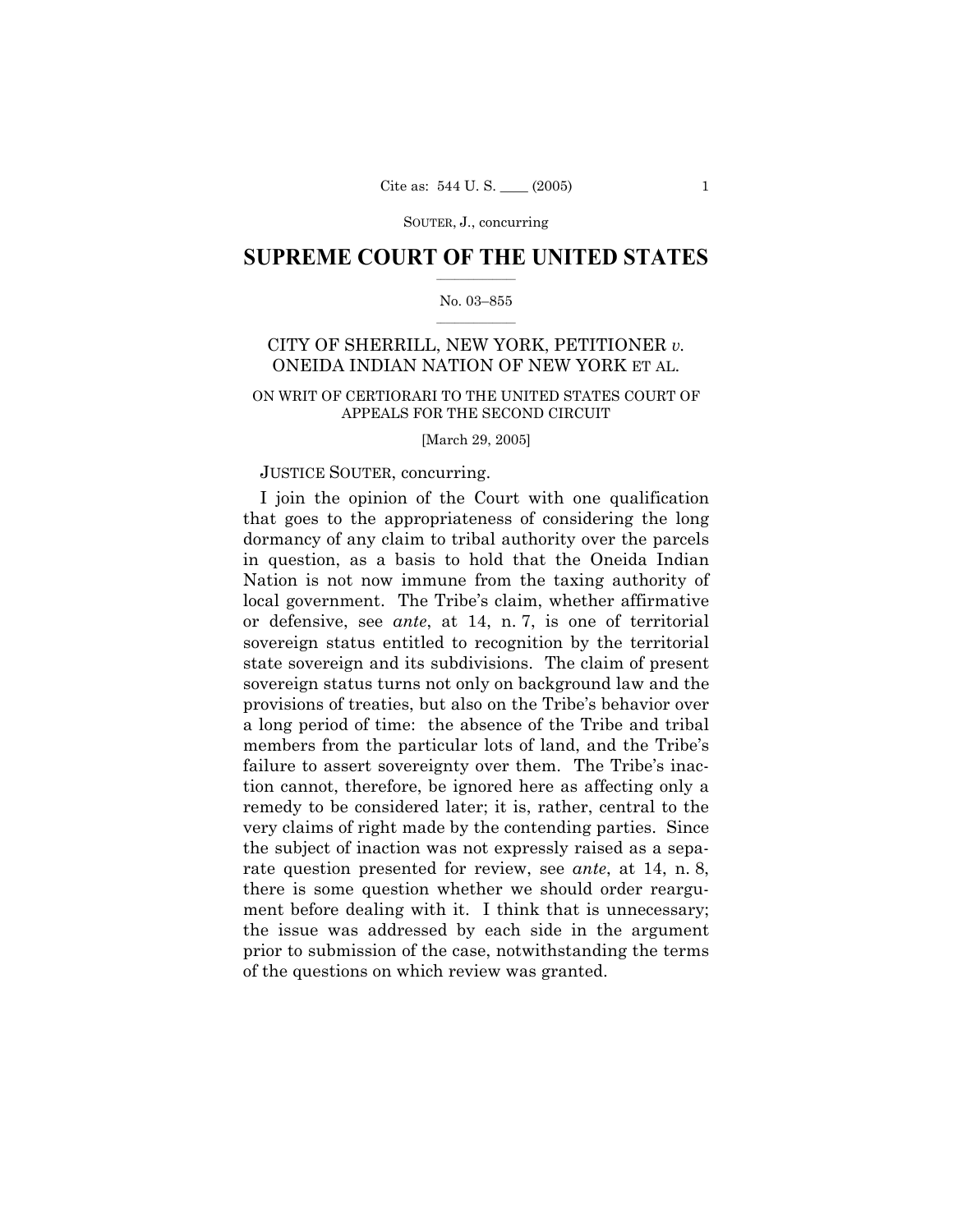### $\frac{1}{2}$  ,  $\frac{1}{2}$  ,  $\frac{1}{2}$  ,  $\frac{1}{2}$  ,  $\frac{1}{2}$  ,  $\frac{1}{2}$  ,  $\frac{1}{2}$ **SUPREME COURT OF THE UNITED STATES**

### $\mathcal{L}=\mathcal{L}$ No. 03–855

# CITY OF SHERRILL, NEW YORK, PETITIONER *v.*  ONEIDA INDIAN NATION OF NEW YORK ET AL.

### ON WRIT OF CERTIORARI TO THE UNITED STATES COURT OF APPEALS FOR THE SECOND CIRCUIT

[March 29, 2005]

### JUSTICE STEVENS, dissenting.

This case involves an Indian tribe's claim to tax immunity on its own property located within its reservation. It does not implicate the tribe's immunity from other forms of state jurisdiction, nor does it concern the tribe's regulatory authority over property owned by non-Indians within the reservation.

For the purposes of its decision the Court assumes that the District Court and the Court of Appeals correctly resolved the major issues of fact and law that the parties debated in those courts and that the City of Sherrill (City) presented to us in its petition for certiorari. Thus, we accept those courts' conclusions that the Oneida Indian Nation of New York (Tribe) is a federally recognized Indian Tribe; that it is the successor-in-interest to the original Oneida Nation; that in 1788 the Treaty of Fort Schuyler created a 300,000 acre reservation for the Oneida; that in 1794 the Treaty of Canandaigua established that tract as a federally protected reservation; and that the reservation was not disestablished or diminished by the Treaty of Buffalo Creek in 1838. It is undisputed that the City seeks to collect property taxes on parcels of land that are owned by the Tribe and located within the historic boundaries of its reservation.

Since the outset of this litigation it has been common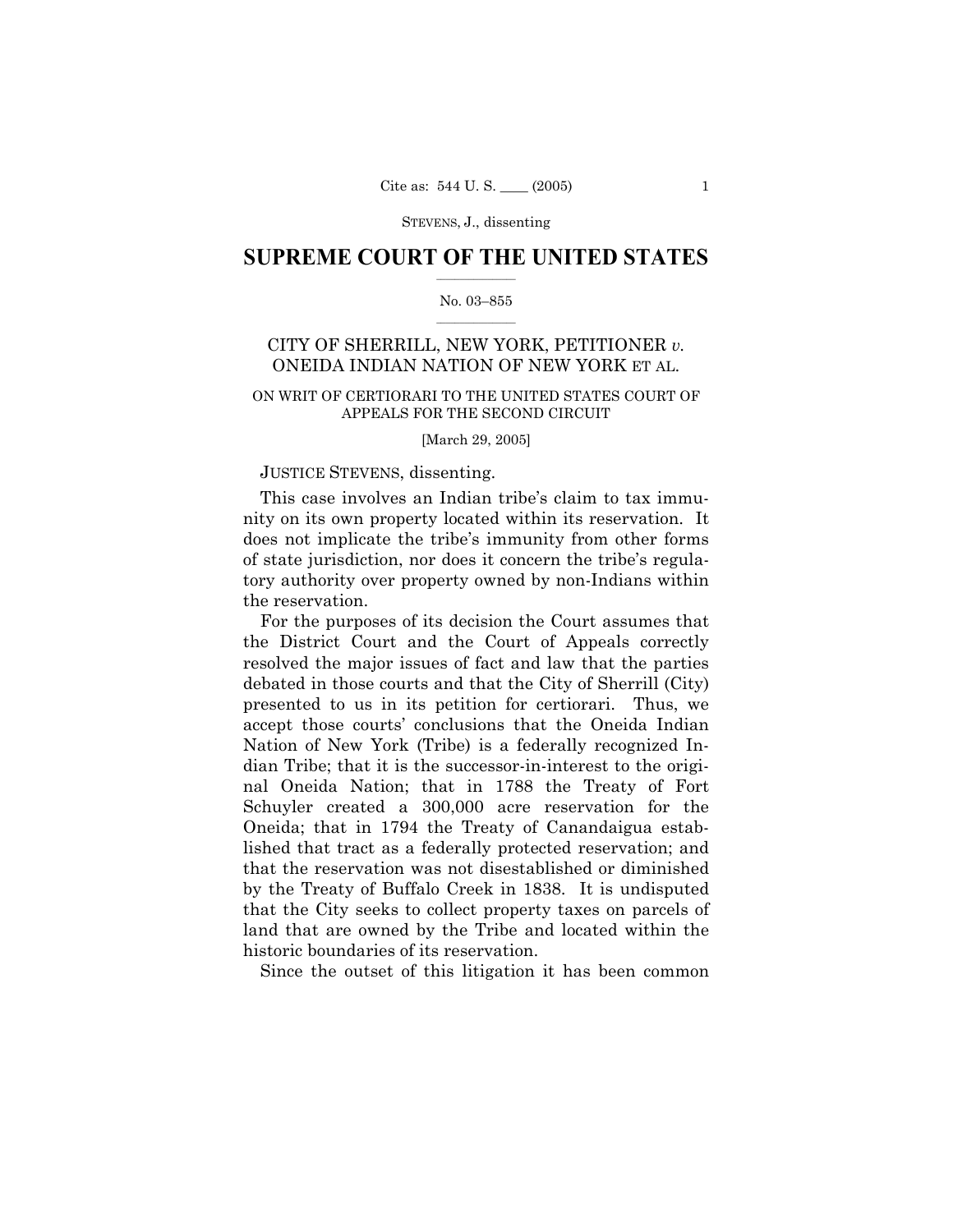ground that if the Tribe's properties are "Indian Country," the City has no jurisdiction to tax them without express congressional consent.1 For the reasons set forth at length in the opinions of the District Court and the Court of Appeals, it is abundantly clear that all of the land owned by the Tribe within the boundaries of its reservation qualifies as Indian country. Without questioning the accuracy of that conclusion, the Court today nevertheless decides that the fact that most of the reservation has been occupied and governed by non-Indians for a long period of time precludes the Tribe "from rekindling embers of sovereignty that long ago grew cold." *Ante*, at 14. This is a novel holding, and in my judgment even more unwise than the Court's holding in *County of Oneida* v. *Oneida Indian Nation of N. Y.,* 470 U. S. 226 (1985), that the Tribe may recover damages for the alleged illegal conveyance of its lands that occurred in 1795. In that case, I argued that the "remedy for the ancient wrong established at trial should be provided by Congress, not by judges seeking to rewrite history at this late date," *id.*, at 270 (opinion dissenting in part). In the present case, the Tribe is not attempting to collect damages or eject landowners as a remedy for a wrong that occurred centuries ago; rather, it is invoking an ancient immunity against a city's present-day attempts to tax its reservation lands.

Without the benefit of relevant briefing from the parties, the Court has ventured into legal territory that belongs to Congress. Its decision today is at war with at least two bedrock principles of Indian law. First, only Congress has the power to diminish or disestablish a tribe's reservation.2 Second, as a core incident of tribal sovereignty, a

<sup>1</sup>The District Court noted that "[n]o argument is made that should a finding be made that the properties in question are Indian Country, they are nonetheless taxable." 145 F. Supp. 2d 226, 241, n. 7 (NDNY 2001). 2See *South Dakota* v. *Yankton Sioux Tribe*, 522 U. S. 329, 343 (1998)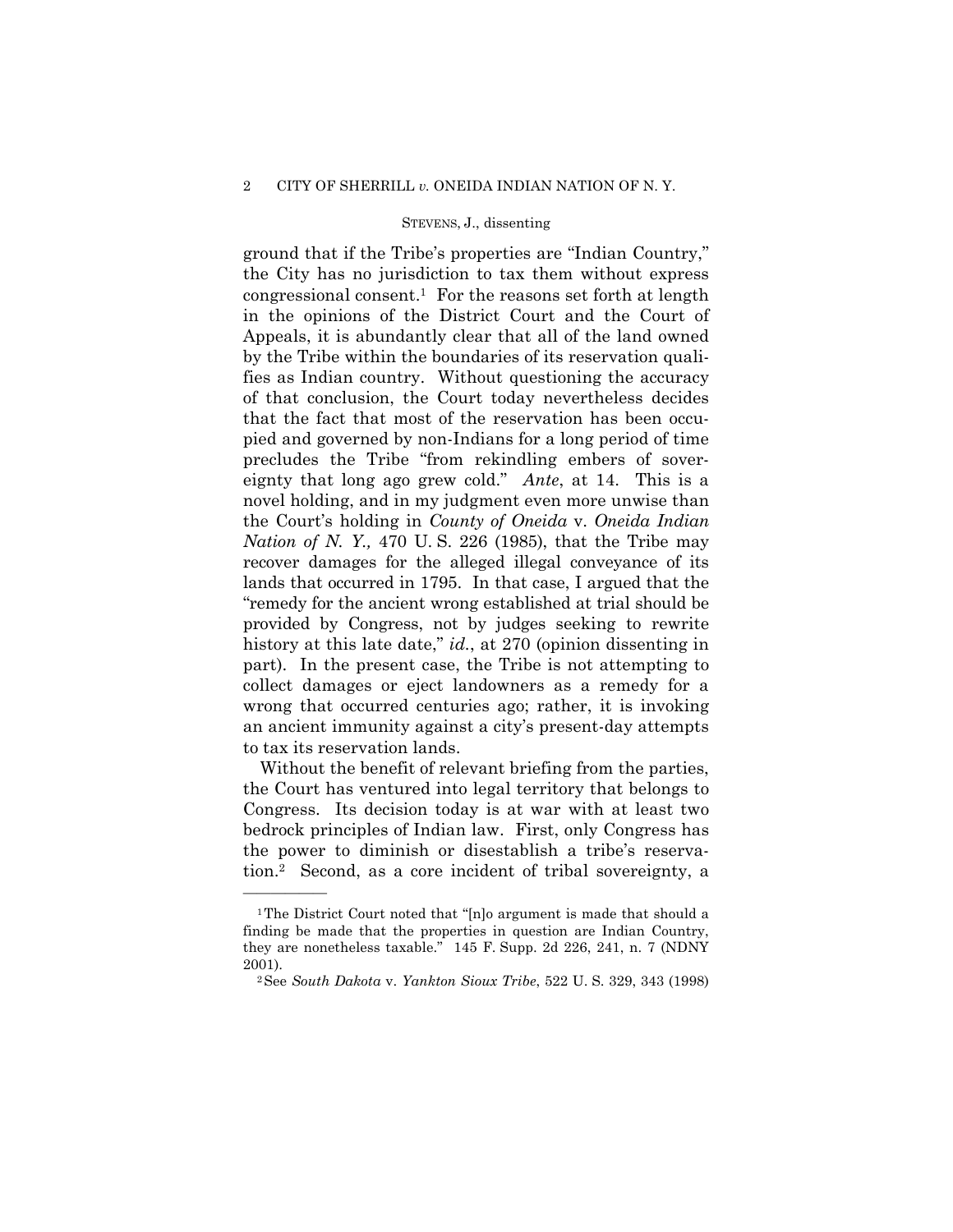tribe enjoys immunity from state and local taxation of its reservation lands, until that immunity is explicitly revoked by Congress.3 Far from revoking this immunity, Congress has specifically reconfirmed it with respect to the reservation lands of the New York Indians.4 Ignoring these principles, the Court has done what only Congress may do—it has effectively proclaimed a diminishment of

<sup>(&</sup>quot;Congress possesses plenary power over Indian affairs, including the power to modify or eliminate tribal rights. Accordingly, only Congress can alter the terms of an Indian treaty by diminishing a reservation, and its intent to do so must be 'clear and plain'" (citations omitted)); *Solem* v. *Bartlett*, 465 U. S. 463, 470 (1984) ("Once a block of land is set aside for an Indian reservation and no matter what happens to the title of individual plots within the area, the entire block retains its reservation status until Congress explicitly indicates otherwise"). 3See *Montana* v*. Blackfeet Tribe*, 471 U. S. 759, 764–765 (1985) (not-

ing that the Court has "never wavered" from the view that a State's attempt to tax Indian reservation land is illegal and inconsistent with Indian title) (citing *The Kansas Indians,* 5 Wall. 737 (1867), and *The New York Indians*, 5 Wall. 761 (1867)); *Cass County* v. *Leech Lake Band of Chippewa Indians*, 524 U. S. 103, 110 (1998) ("We have consistently declined to find that Congress has authorized such taxation unless it has "made its intention to do so unmistakably clear"").<br><sup>4</sup> In providing New York state courts with jurisdiction over civil ac-

tions between Indians, Congress emphasized that the statute was not to be "construed as subjecting the lands within any Indian reservation in the State of New York to taxation for State or local purposes." 25 U. S. C. §233. See *Oneida Indian Nation of N. Y.* v. *County of Oneida,*  414 U. S. 661, 680–681, n. 15 (1974) (" 'The text and history of the new legislation are replete with indications that congressional consent is necessary to validate the exercise of state power over tribal Indians and, most significantly, that New York cannot unilaterally deprive Indians of their tribal lands or authorize such deprivations. The civil jurisdiction law, to make assurance doubly sure, contains a proviso that explicitly exempts reservations from state and local taxation . . . . Moreover, both federal and state officials agreed that the bills would retain ultimate federal power over the Indians and that federal guardianship, particularly with respect to property rights, would continue'" (quoting Gunther, Governmental Power and New York Indian Lands—A Reassessment of a Persistent Problem of Federal-State Relations, 8 Buffalo L. Rev. 1, 16 (1958))).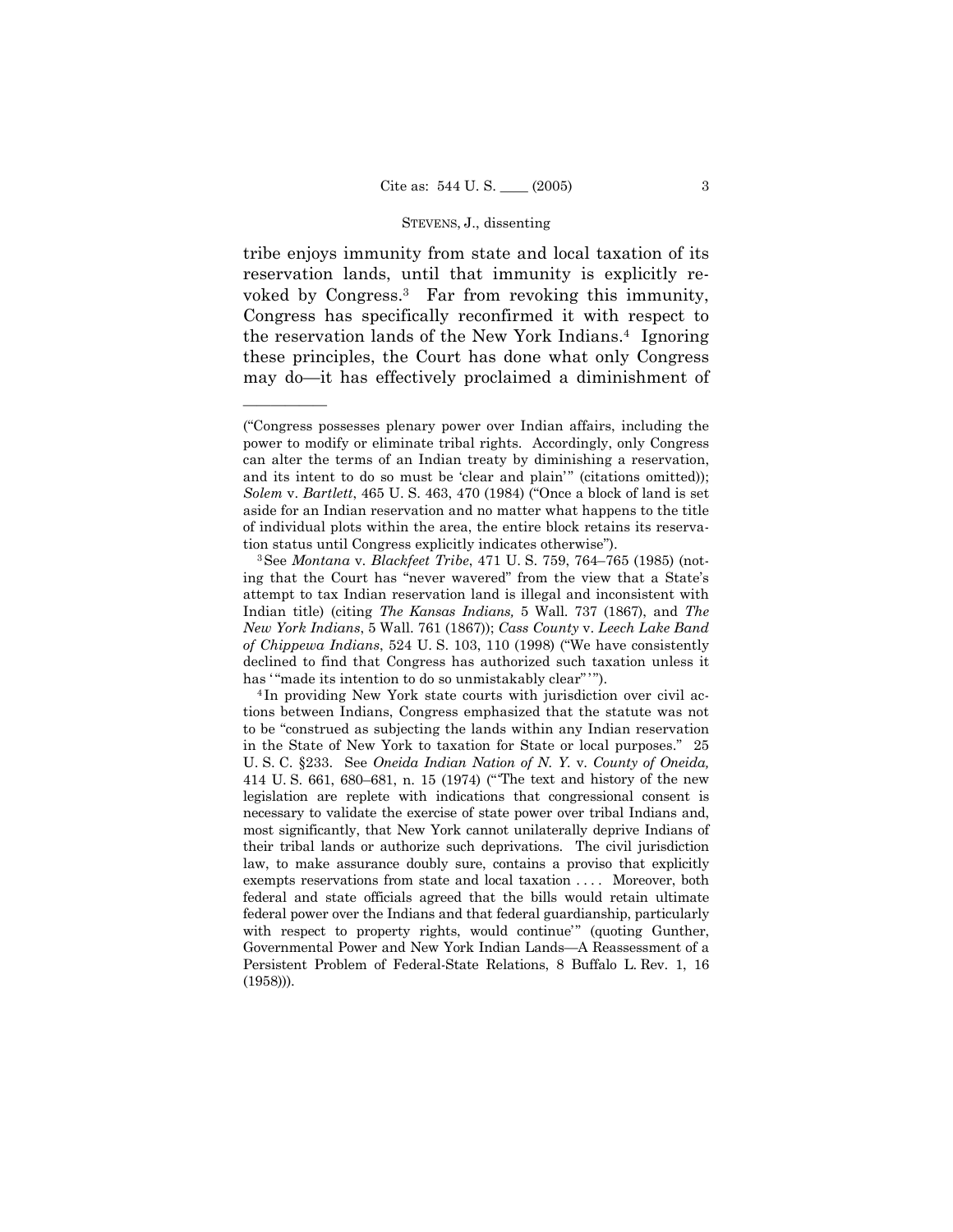the Tribe's reservation and an abrogation of its elemental right to tax immunity. Under our precedents, whether it is wise policy to honor the Tribe's tax immunity is a question for Congress, not this Court, to decide.

As a justification for its lawmaking decision, the Court relies heavily on the fact that the Tribe is seeking *equitable* relief in the form of an injunction. The distinction between law and equity is unpersuasive because the outcome of the case turns on a narrow legal issue that could just as easily, if not most naturally, be raised by a tribe as a *defense* against a state collection proceeding. In fact, that scenario actually occurred in this case: The City brought an eviction proceeding against the Tribe based on its refusal to pay property taxes; that proceeding was removed to federal court and consolidated with the present action; the District Court granted summary judgment for the Tribe; and the Court of Appeals affirmed on the basis of tribal tax immunity.5 Either this defensive use of tax immunity should still be available to the Tribe on remand, but see *ante*, at 14, n. 7, or the Court's reliance on the distinctions between law and equity and between substantive rights and remedies, see *ante*, at 13, is indefensible.

In any event, as a matter of equity I believe that the "principle that the passage of time can preclude relief," *ante,* at 16, should be applied sensibly and with an even hand. It seems perverse to hold that the reliance interests of non-Indian New Yorkers that are predicated on almost

<sup>5</sup>See 337 F. 3d 139, 167 (CA2 2003). Additionally, to the extent that we are dealing with genuine equitable defenses, these defenses are subject to waiver. Here, the City sought to add the defense of laches to its answer; the District Court refused on the ground of futility, 145 F. Supp. 2d, at 259; the Court of Appeals upheld this determination, 337 F. 3d, at 168–169; and the City failed to preserve this point in its petition for certiorari or brief on the merits. The City similarly failed to preserve its impossibility defense in its submissions to this Court, and there is no indication that the City ever raised an acquiescence defense in the proceedings below.